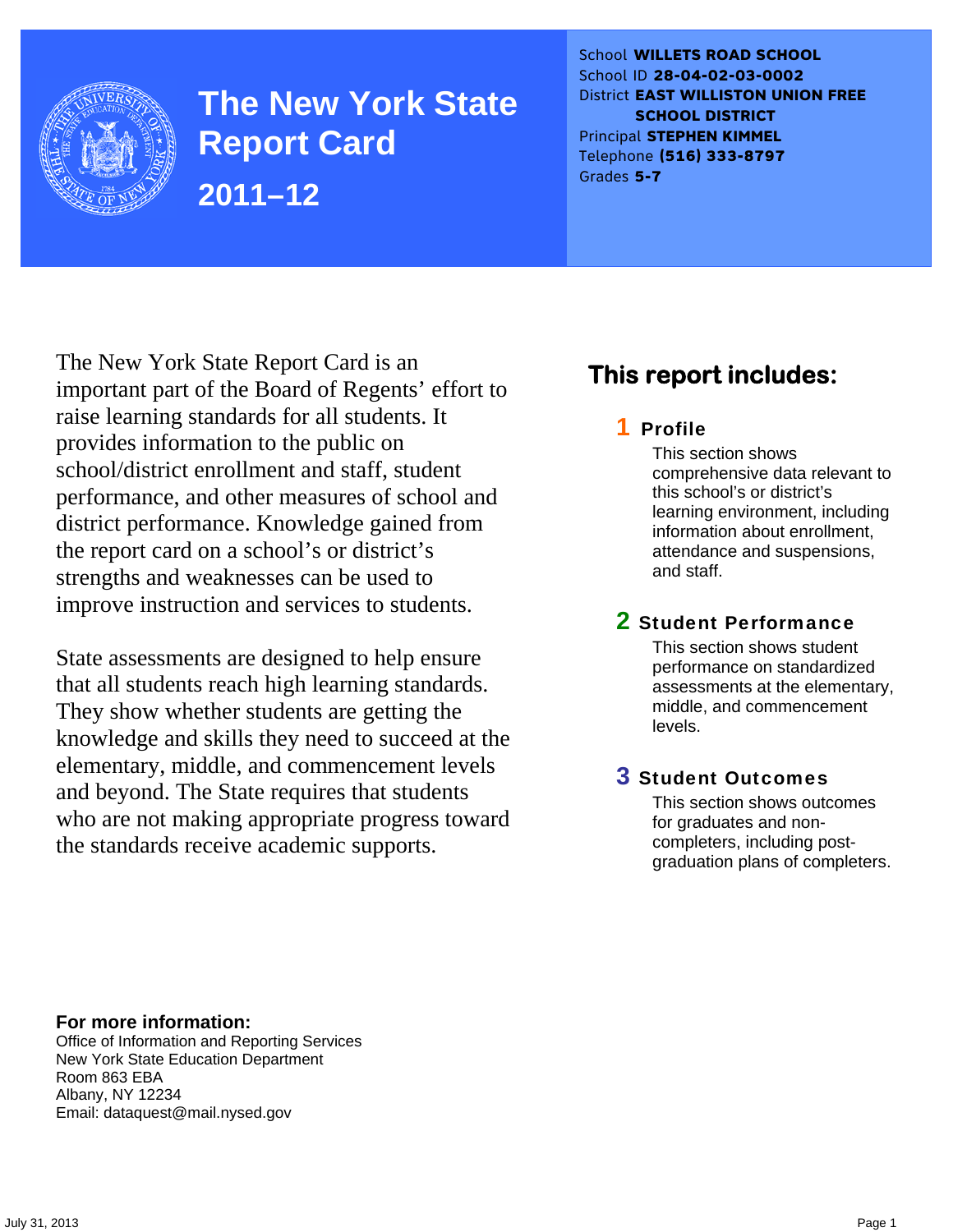**1 Profile** 

School ID **28-04-02-03-0002 DISTRICT**

## **Enrollment**

|                            | $2009 - 10$ | $2010 - 11$ | $2011 - 12$ |
|----------------------------|-------------|-------------|-------------|
| Pre-K                      | 0           | $\mathbf 0$ |             |
| Kindergarten               | 0           | $\Omega$    | 0           |
| Grade 1                    | 0           | 0           | 0           |
| Grade 2                    | 0           | $\mathbf 0$ | 0           |
| Grade 3                    | $\Omega$    | $\mathbf 0$ | 0           |
| Grade 4                    | $\Omega$    | $\Omega$    | 0           |
| Grade 5                    | 134         | 136         | 131         |
| Grade 6                    | 147         | 130         | 134         |
| <b>Ungraded Elementary</b> | 4           | 3           | $\Omega$    |
| Grade 7                    | 158         | 146         | 130         |
| Grade 8                    | 0           | $\mathbf 0$ | 0           |
| Grade 9                    | 0           | 0           | 0           |
| Grade 10                   | 0           | $\mathbf 0$ | 0           |
| Grade 11                   | $\Omega$    | $\mathbf 0$ | 0           |
| Grade 12                   | $\Omega$    | $\mathbf 0$ | 0           |
| <b>Ungraded Secondary</b>  | 0           | $\Omega$    | $\Omega$    |
| Total K-12                 | 443         | 415         | 395         |

## **Average Class Size**

|                      | $2009 - 10$ | $2010 - 11$ | $2011 - 12$ |
|----------------------|-------------|-------------|-------------|
| <b>Common Branch</b> | 23          |             |             |
| Grade 8              |             |             |             |
| English              |             |             |             |
| <b>Mathematics</b>   |             |             |             |
| Science              |             |             |             |
| Social Studies       | 23          |             |             |
| Grade 10             |             |             |             |
| English              |             |             |             |
| <b>Mathematics</b>   |             |             |             |
| Science              |             |             |             |
| Social Studies       |             |             |             |
|                      |             |             |             |

School **WILLETS ROAD SCHOOL** District **EAST WILLISTON UNION FREE SCHOOL**

## **Enrollment Information**

*Enrollment* counts are as of Basic Educational Data System (BEDS) day, which is typically the first Wednesday of October of the school year. Students who attend BOCES programs on a part-time basis are included in a school's and district's enrollment. Students who attend BOCES on a full-time basis or who are placed full time by the district in an out-of-district placement are not included in a school's or district's enrollment. The state public enrollment includes public school districts, charter schools, and NYSED-operated programs. Students classified by districts as "pre-first" are included in first grade counts. Kindergarten and Pre-K counts include halfand full-day students.

## **Average Class Size Information**

*Average Class Size* is the total registration in specified classes divided by the number of those classes with registration. Common Branch refers to self-contained classes in Grades 1–6.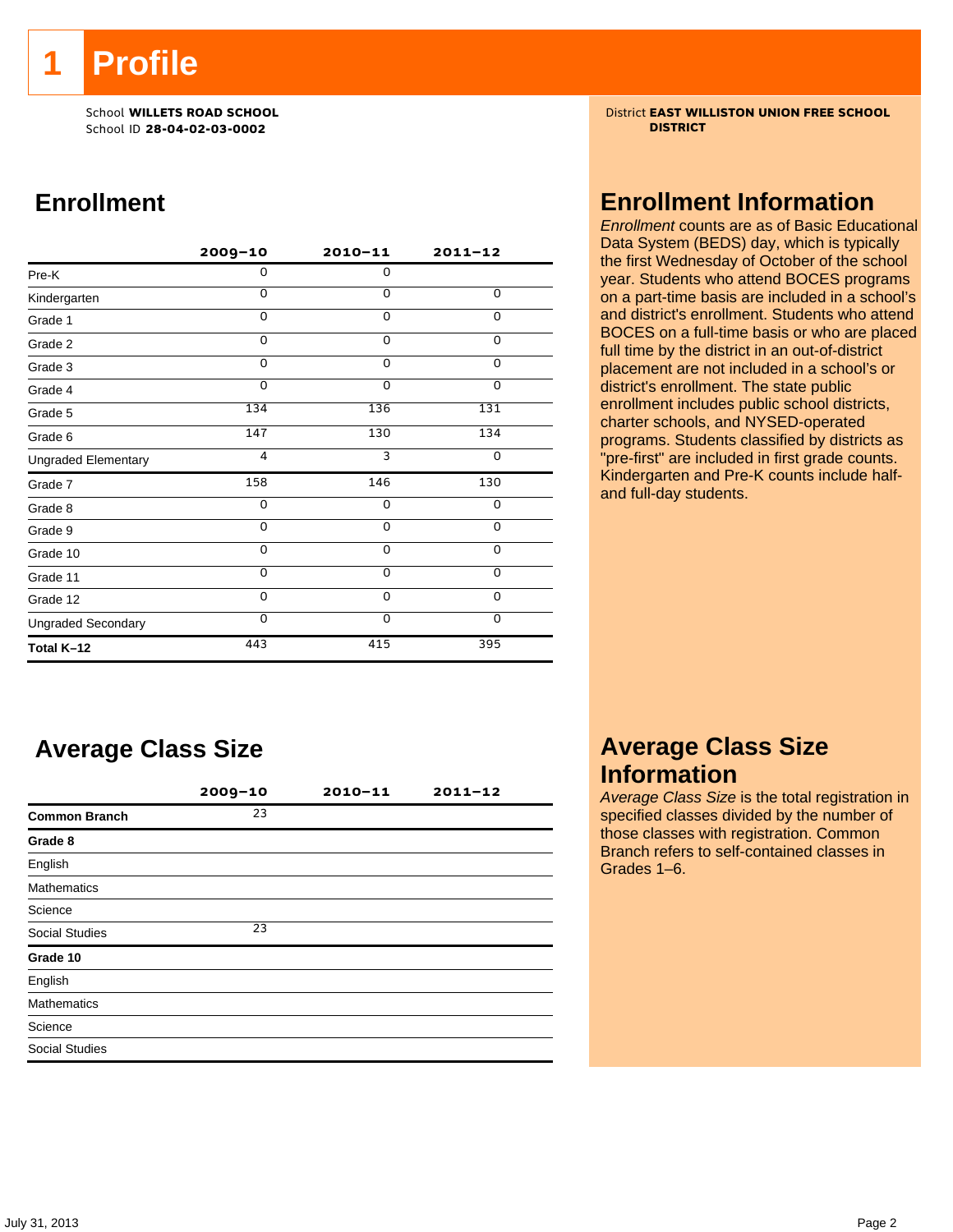# **Profile**

School ID **28-04-02-03-0002 DISTRICT**

# **Demographic Factors**

|                                                    | $2009 - 10$    |      |     | 2010-11 |     | $2011 - 12$ |  |
|----------------------------------------------------|----------------|------|-----|---------|-----|-------------|--|
|                                                    | #              | $\%$ | #   | %       | #   | $\%$        |  |
| Eligible for Free Lunch                            | 8              | 2%   | 4   | 1%      | 8   | 2%          |  |
| Reduced Price Lunch                                | 0              | 0%   | 0   | 0%      | 2   | 1%          |  |
| Limited English Proficient                         | 3              | 1%   | 4   | 1%      | 4   | 1%          |  |
| <b>Racial/Ethnic Origin</b>                        |                |      |     |         |     |             |  |
| American Indian or Alaska Native                   | $\mathbf{1}$   | 0%   | 0   | 0%      | 0   | 0%          |  |
| <b>Black or African American</b>                   | $\overline{2}$ | 0%   | 3   | 1%      | 3   | 1%          |  |
| Hispanic or Latino                                 | 6              | 1%   | 9   | 2%      | 15  | 4%          |  |
| Asian or Native Hawaiian/Other<br>Pacific Islander | 28             | 6%   | 45  | 11%     | 48  | 12%         |  |
| White                                              | 406            | 92%  | 358 | 86%     | 329 | 83%         |  |
| Multiracial                                        | 0              | 0%   | 0   | 0%      | 0   | 0%          |  |

## **Attendance and Suspensions**

|                            | $2008 - 09$ |      | $2009 - 10$ |      | $2010 - 11$ |     |
|----------------------------|-------------|------|-------------|------|-------------|-----|
|                            |             | $\%$ | #           | $\%$ | #           | %   |
| Annual Attendance Rate     |             | 92%  |             | 92%  |             | 95% |
| <b>Student Suspensions</b> | 5           | 1%   | г,          | 1%   | 0           | 0%  |

School **WILLETS ROAD SCHOOL** District **EAST WILLISTON UNION FREE SCHOOL**

## **Demographic Factors Information**

*Eligible for Free Lunch* and *Reduced-Price Lunch* percentages are determined by dividing the number of approved lunch applicants by the Basic Educational Data System (BEDS) enrollment in full-day Kindergarten through Grade 12.

## **Attendance and Suspensions Information**

*Annual Attendance Rate* is determined by dividing the school's (or district's) total actual attendance by the total possible attendance for a school year. A school's (or district's) actual attendance is the sum of the number of students in attendance on each day the school (or district's schools) was open during the school year. Possible attendance is the sum of the number of enrolled students who should have been in attendance on each day the school (or schools) was open during the school year. The state's *Annual Attendance Rate* is a weighted average of all districtlevel attendance rates.

*Student Suspension* rate is determined by dividing the number of students who were suspended from school (not including inschool suspensions) for one full day or longer anytime during the school year by the Basic Educational Data System (BEDS) day enrollments for that school year. A student is counted only once, regardless of whether the student was suspended one or more times during the school year.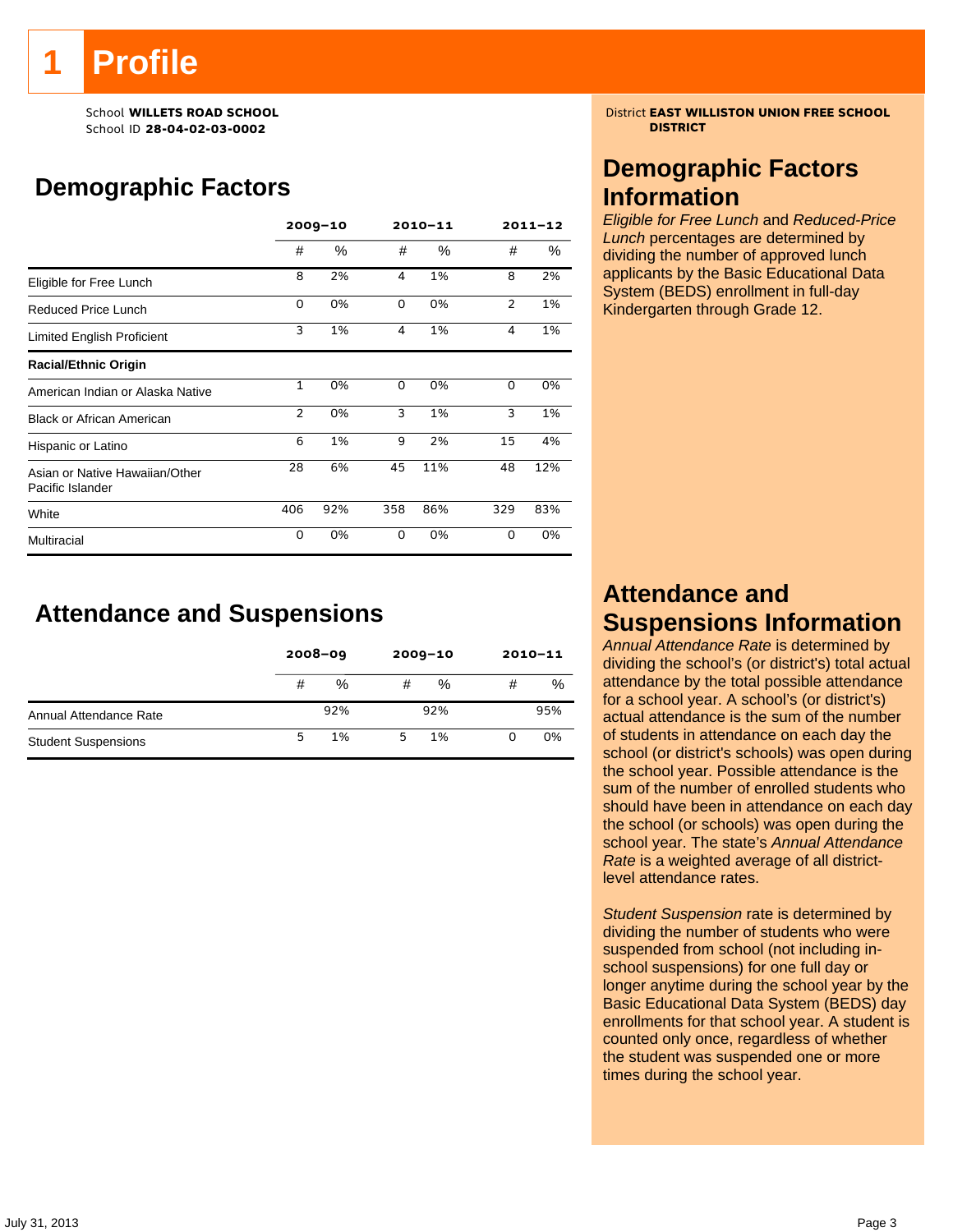School ID **28-04-02-03-0002 DISTRICT**

# **Teacher Qualifications**

|                                                                                               | $2009 - 10$ | $2010 - 11$ | $2011 - 12$ |
|-----------------------------------------------------------------------------------------------|-------------|-------------|-------------|
| <b>Total Number of Teachers</b>                                                               | 44          | 39          | 41          |
| Percent with No Valid Teaching<br>Certificate                                                 | 0%          | 0%          | 0%          |
| Percent Teaching Out of Certification                                                         | 0%          | 3%          | 5%          |
| Percent with Fewer than Three Years of<br>Experience                                          | 2%          | 3%          | 7%          |
| Percentage with Master's Degree Plus<br>30 Hours or Doctorate                                 | 68%         | 74%         | 73%         |
| <b>Total Number of Core Classes</b>                                                           | 168         | 148         | 156         |
| Percent Not Taught by Highly Qualified<br>Teachers in This School*                            | 0%          | 1%          | 3%          |
| Percent Not Taught by Highly Qualified<br>Teachers in This District**                         | 0%          | 0%          | 1%          |
| Percent Not Taught by Highly Qualified<br>Teachers in High-Poverty Schools<br>Statewide       | 6%          | 5%          | 4%          |
| Percent Not Taught by Highly Qualified<br><b>Teachers in Low-Poverty Schools</b><br>Statewide | 1%          | 0%          | 1%          |
| <b>Total Number of Classes</b>                                                                | 215         | 207         | 206         |
| Percent Taught by Teachers Without<br>Appropriate Certification                               | 1%          | 1%          | 7%          |

\*Not available at the district or statewide level.

\*\*Not available for charter schools or at the statewide level.

# **Teacher Turnover Rate**

|                                                                       | $2008 - 09$ | $2009 - 10$ | $2010 - 11$ |
|-----------------------------------------------------------------------|-------------|-------------|-------------|
| Turnover Rate of Teachers with<br>Fewer than Five Years of Experience | 0%          | 67%         | 67%         |
| Turnover Rate of All Teachers                                         | 5%          | 18%         | 8%          |

# **Staff Counts**

|                                       | $2009 - 10$ | $2010 - 11$ | $2011 - 12$ |
|---------------------------------------|-------------|-------------|-------------|
| <b>Total Other Professional Staff</b> | 4           |             |             |
| Total Paraprofessionals*              | N/A         | N/A         | N/A         |
| <b>Assistant Principals</b>           | Ω           |             |             |
| Principals                            |             |             |             |

\*Not available at the school level.

School **WILLETS ROAD SCHOOL** District **EAST WILLISTON UNION FREE SCHOOL**

## **Teacher Qualifications Information**

The *Percent Teaching Out of Certification* for public schools is the percent doing so on more than an incidental basis; that is, the percent teaching for more than five periods per week outside certification.

*Core Classes* are primarily K–6 common branch, English, mathematics, science, social studies, art, music, and foreign languages. To be *Highly Qualified*, a teacher must have at least a Bachelor's degree, be certified to teach in the subject area or otherwise in accordance with state standards, and show subject matter competency.

In public schools, a teacher who taught one class outside of the certification area(s) is counted as *Highly Qualified* provided that 1) the teacher had been determined by the school or district through the HOUSSE process or other state-accepted methods to have demonstrated acceptable subject knowledge and teaching skills and 2) the class in question was not the sole assignment reported. Credit for incidental teaching does not extend beyond a single assignment. Independent of *Highly Qualified Teacher* status, any assignment for which a teacher did not hold a valid certificate still registers as teaching out of certification.

In charter schools, a teacher is counted as *Highly Qualified* if the teacher has at least a Bachelor's degree, is certified to teach, and shows subject matter competency. Enabling legislation considers charter school teachers to be certified if they hold any valid teaching certificate. Enabling legislation also permits up to 30 percent (with a maximum of five) of charter school teachers to be without certification and to be considered *Highly Qualified* if they meet all remaining criteria.

*High-poverty* and *low-poverty* schools are those schools in the upper and lower quartiles, respectively, for percentage of students eligible for a free or reduced-price lunch.

## **Teacher Turnover Rate Information**

*Teacher Turnover Rate* for a specified school year is the number of teachers in that school year who were not teaching in the following school year divided by the number of teachers in the specified school year, expressed as a percentage.

## **Staff Counts Information**

*Other Professionals* includes administrators, guidance counselors, school nurses, psychologists, and other professionals who devote more than half of their time to nonteaching duties.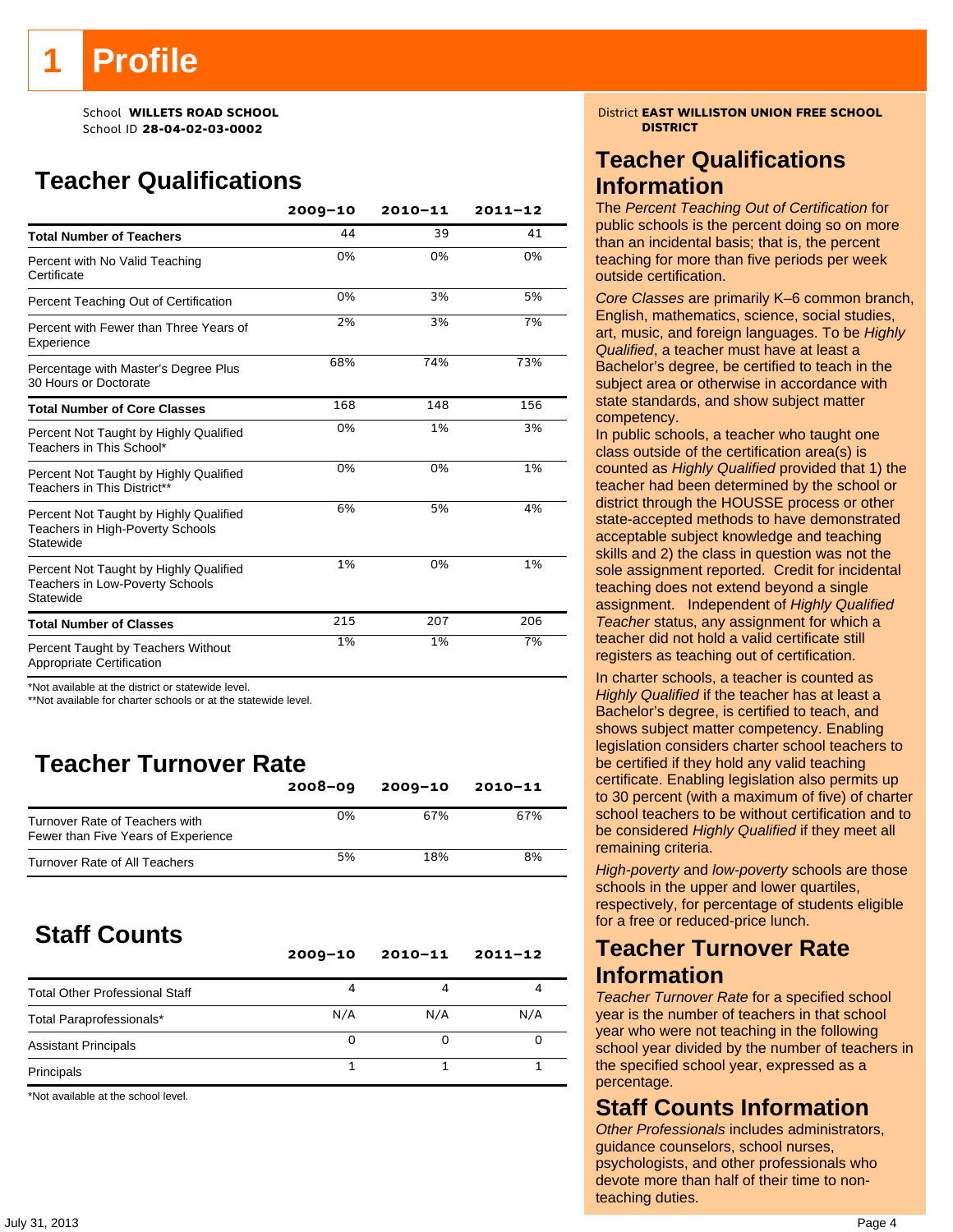# **2 Student Performance**

School ID **28-04-02-03-0002 DISTRICT**

# School **WILLETS ROAD SCHOOL** District **EAST WILLISTON UNION FREE SCHOOL**

This section contains annual assessment data for students at the elementary, middle, and commencement levels as well as the performance of secondary-level cohorts on standardized achievement assessments.

## **New York State Testing Program (NYSTP) Assessments**

The New York State Testing Program assessments are administered in English language arts (ELA) and mathematics in grades 3 through 8. The Performance Level Descriptors for these assessments are provided below:

## **English Language Arts**

**Level 1: Below Standard** 

Student performance does not demonstrate an understanding of the English language arts knowledge and skills expected at this grade level.

## **Level 2: Meets Basic Standard**

Student performance demonstrates a partial understanding of the English language arts knowledge and skills expected at this grade level. **Level 3: Meets Proficiency Standard** 

Student performance demonstrates an understanding of the English language arts knowledge and skills expected at this grade level. **Level 4: Exceeds Proficiency Standard** 

Student performance demonstrates a thorough understanding of the English language arts knowledge and skills expected at this grade level.

## **Mathematics**

## **Level 1: Below Standard**

Student performance does not demonstrate an understanding of the mathematics content expected at this grade level.

## **Level 2: Meets Basic Standard**

Student performance demonstrates a partial understanding of the mathematics content expected at this grade level.

## **Level 3: Meets Proficiency Standard**

Student performance demonstrates an understanding of the mathematics content expected at this grade level.

### **Level 4: Exceeds Proficiency Standard**

Student performance demonstrates a thorough understanding of the mathematics content expected at this grade level.

## **New York State Alternate Assessment (NYSAA)**

The New York State Alternate Assessments are administered in English language arts (ELA) and mathematics to ungraded students with severe cognitive disabilities whose ages are equivalent to graded students in grades 3 through 8 and secondary level. They are administered in science to students with disabilities age equivalent to graded students in grades 4, 8, and secondary level. And they are administered in social studies at the secondary level only.

## **New York State English as a Second Language Achievement Tests (NYSESLAT)**

The New York State English as a Second Language Achievement Tests are administered in grades K through 12 to limited English proficient students.

## **Secondary-Level Cohorts**

A secondary-level cohort consists of all students who first entered grade 9 anywhere or, in the case of ungraded students with disabilities, reached their seventeenth birthday in a particular year. The 2008 cohort consists of all students who first entered grade 9 anywhere or, in the case of ungraded students with disabilities, reached their seventeenth birthday between July 1, 2008 and June 30, 2009. The 2007 cohort consists of all students who first entered grade 9 anywhere or, in the case of ungraded students with disabilities, reached their seventeenth birthday between July 1, 2007 and June 30, 2008. For more detailed information on cohort definitions, see *Secondary-Level Cohort Definitions* at http://www.p12.nysed.gov/irs/sirs/.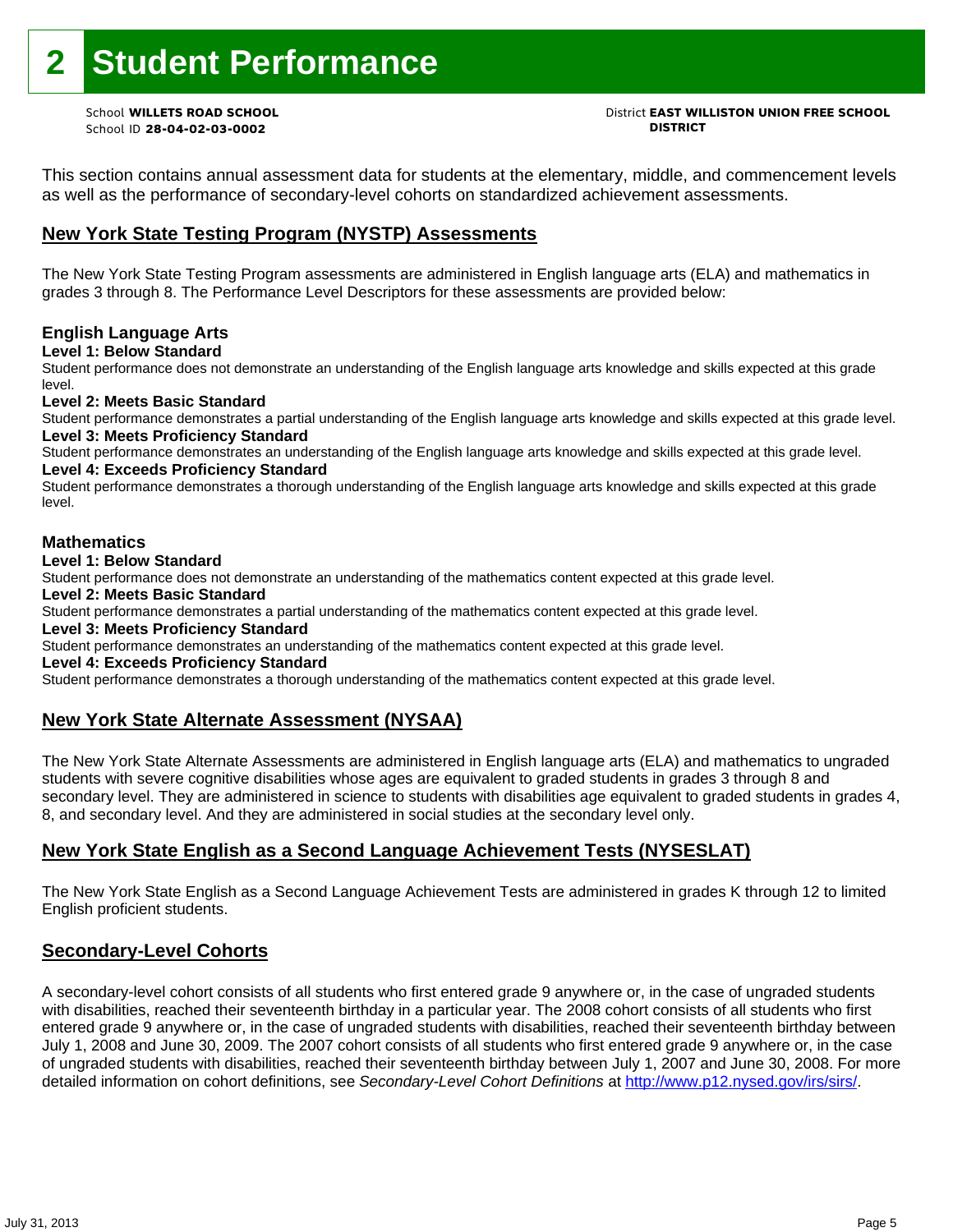#### School **WILLETS ROAD SCHOOL** District **EAST WILLISTON UNION FREE SCHOOL DISTRICT**

School ID **28-04-02-03-0002**

## **Results in Grade 5 English Language Arts**

|                                                    |      |         | <b>This School</b><br>Percentage scoring at level(s): |           | <b>School District</b><br>Percentage scoring at level(s): |            |           | <b>NY State Public</b><br>Percentage scoring at level(s): |                    |          |
|----------------------------------------------------|------|---------|-------------------------------------------------------|-----------|-----------------------------------------------------------|------------|-----------|-----------------------------------------------------------|--------------------|----------|
|                                                    |      |         |                                                       |           |                                                           |            |           |                                                           |                    |          |
|                                                    |      | 2-4     | $3 - 4$                                               | 4         | 2-4                                                       | $3 - 4$    | 4         | $2 - 4$                                                   | $3 - 4$            | 4        |
| 2012 Mean Score: 681<br>2011 Mean Score: 675       |      |         | *Range: 648-795 668-795 700-795                       |           |                                                           |            |           |                                                           |                    |          |
| $\blacksquare$ 2011-12<br>2010-11<br>and the state | 100% | 98% 98% | 84% <sub>77%</sub>                                    | 11%<br>4% | 98% 98%                                                   | 84%<br>77% | 11%<br>4% | 89% 89%                                                   | 58% <sub>54%</sub> | 5%<br>4% |
| Number of Tested Students:                         |      | 126 131 | 108 103                                               | 14<br>6   | 131<br>126                                                | 108<br>103 | 6<br>14   |                                                           |                    |          |
|                                                    |      |         |                                                       |           |                                                           |            |           |                                                           |                    |          |

| <b>Results by</b>                               |                | 2011-12 School Year |         |                                 |        | 2010-11 School Year |                                 |     |  |
|-------------------------------------------------|----------------|---------------------|---------|---------------------------------|--------|---------------------|---------------------------------|-----|--|
| <b>Student Group</b>                            | Total          |                     |         | Percentage scoring at level(s): | Total  |                     | Percentage scoring at level(s): |     |  |
|                                                 | Tested         | $2 - 4$             | $3 - 4$ | 4                               | Tested | $2 - 4$             | $3 - 4$                         | 4   |  |
| <b>All Students</b>                             | 129            | 98%                 | 84%     | 11%                             | 134    | 98%                 | 77%                             | 4%  |  |
| Female                                          | 66             | 98%                 | 86%     | 15%                             | 68     | 99%                 | 82%                             | 4%  |  |
| Male                                            | 63             | 97%                 | 81%     | 6%                              | 66     | 97%                 | 71%                             | 5%  |  |
| American Indian or Alaska Native                |                |                     |         |                                 |        |                     |                                 |     |  |
| <b>Black or African American</b>                | $\overline{2}$ |                     |         |                                 |        |                     |                                 |     |  |
| Hispanic or Latino                              | 6              |                     |         |                                 | 5      |                     |                                 |     |  |
| Asian or Native Hawaiian/Other Pacific Islander | 19             | 100%                | 89%     | 16%                             | 17     | 100%                | 100%                            | 12% |  |
| White                                           | 102            | 98%                 | 84%     | 11%                             | 111    | 97%                 | 75%                             | 3%  |  |
| Multiracial                                     |                |                     |         |                                 |        |                     |                                 |     |  |
| <b>Small Group Totals</b>                       | 8              | 88%                 | 63%     | 0%                              | 6      | 100%                | 50%                             | 17% |  |
| <b>General-Education Students</b>               | 110            | 100%                | 92%     | 13%                             | 122    | 100%                | 84%                             | 5%  |  |
| <b>Students with Disabilities</b>               | 19             | 84%                 | 37%     | 0%                              | 12     | 75%                 | 8%                              | 0%  |  |
| <b>English Proficient</b>                       | 127            |                     |         |                                 | 133    |                     |                                 |     |  |
| Limited English Proficient                      | 2              |                     |         |                                 | 1      |                     |                                 |     |  |
| Economically Disadvantaged                      | 4              |                     |         |                                 | 4      |                     |                                 |     |  |
| Not Disadvantaged                               | 125            |                     |         |                                 | 130    |                     |                                 |     |  |
| Migrant                                         |                |                     |         |                                 |        |                     |                                 |     |  |
| Not Migrant                                     | 129            | 98%                 | 84%     | 11%                             | 134    | 98%                 | 77%                             | 4%  |  |

#### **NOTES**

The – symbol indicates that data for a group of students have been suppressed. If a group has fewer than five students,

data for that group and the next smallest group(s) are suppressed to protect the privacy of individual students.

**Other Assessments**  2011-12 School Year Number scoring at level(s): Total Number scoring at level(s): 2–4 3–4 4 2–4 3–4 4 \* These ranges are for 2011–12 data only. Ranges for 2010–11 data are available in the 2010–11 Accountability and Overview Reports. **2011–12 School Year 2010–11 School Year** Total Tested Total Tested New York State Alternate Assessment (NYSAA): Grade 5 Equivalent <sup>0</sup> <sup>0</sup> New York State English as a Second Language Achievement Test (NYSESLAT)†: Grade 5 <sup>0</sup> N/A N/A N/A <sup>0</sup> N/A N/A N/A Total Total Recently Arrived LEP Students NOT Tested on the ELA NYSTP: Grade 5 0 N/A N/A N/A 0 N/A N/A N/A

July 31, 2013 Page 6 † These counts represent recently arrived LEP students who used the NYSESLAT to fulfill the English language arts participation requirement.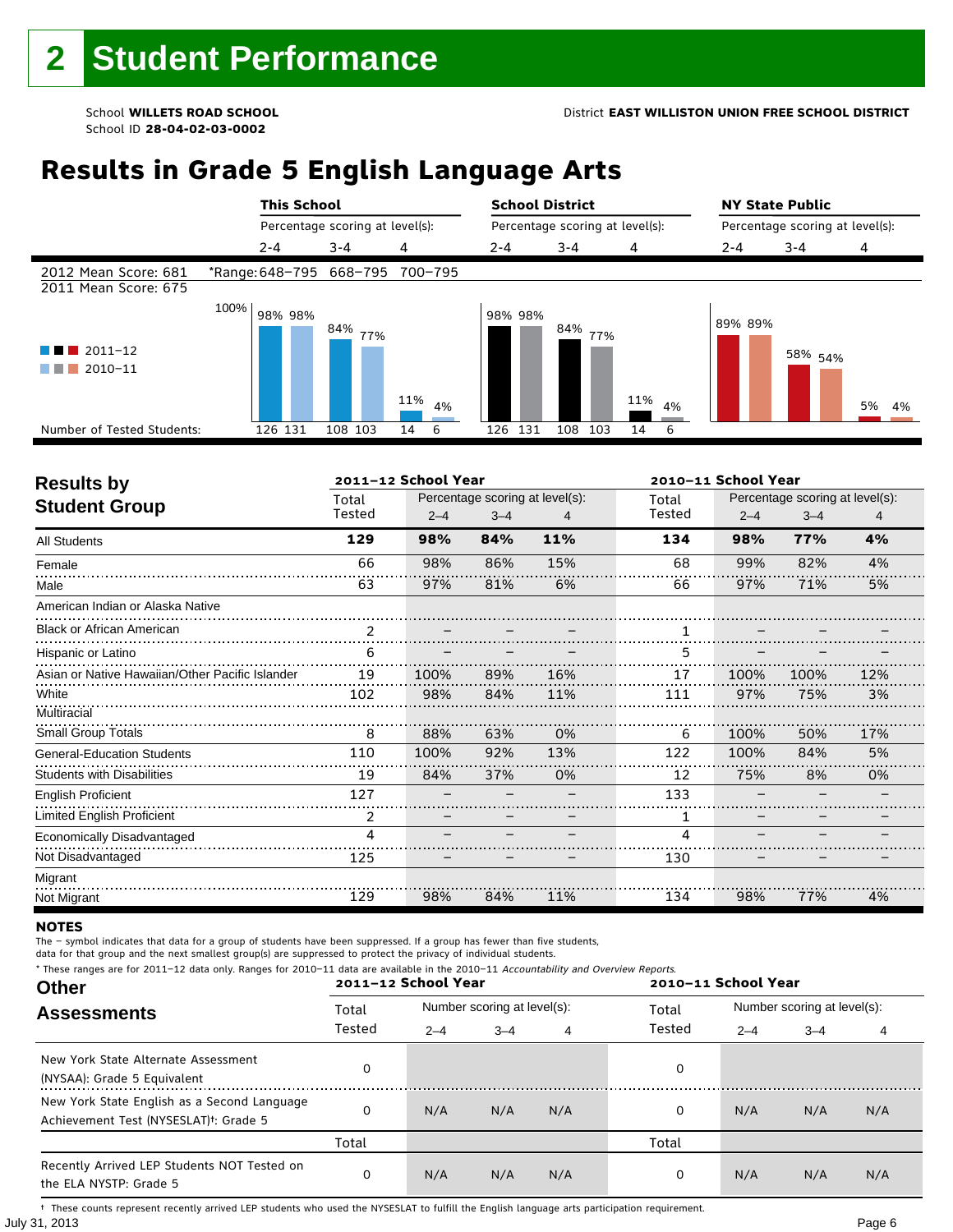# **Results in Grade 5 Mathematics**

|                                              | <b>This School</b>              |                                 |            | <b>School District</b> |                                 |            |         | <b>NY State Public</b>          |                    |  |
|----------------------------------------------|---------------------------------|---------------------------------|------------|------------------------|---------------------------------|------------|---------|---------------------------------|--------------------|--|
|                                              |                                 | Percentage scoring at level(s): |            |                        | Percentage scoring at level(s): |            |         | Percentage scoring at level(s): |                    |  |
|                                              | $2 - 4$                         | $3 - 4$                         | 4          | $2 - 4$                | $3 - 4$                         | 4          | 2-4     | $3 - 4$                         | 4                  |  |
| 2012 Mean Score: 709<br>2011 Mean Score: 699 | *Range: 640-780 676-780 707-780 |                                 |            |                        |                                 |            |         |                                 |                    |  |
| $\blacksquare$ 2011-12<br>2010-11            | $100\%$ $ 100\%$ 98%            | 91% 87%                         | 54%<br>36% | 100% 98%               | 91% 87%                         | 54%<br>36% | 93% 94% | 67% 66%                         | <sup>28%</sup> 23% |  |
| Number of Tested Students:                   | 129 132                         | 118 117                         | 48<br>70   | 132<br>129             | 118<br>117                      | 70<br>48   |         |                                 |                    |  |
|                                              |                                 |                                 |            |                        |                                 |            |         |                                 |                    |  |

| <b>Results by</b>                               |                | 2011-12 School Year             |         |     |        | 2010-11 School Year |                                 |     |  |
|-------------------------------------------------|----------------|---------------------------------|---------|-----|--------|---------------------|---------------------------------|-----|--|
| <b>Student Group</b>                            | Total          | Percentage scoring at level(s): |         |     | Total  |                     | Percentage scoring at level(s): |     |  |
|                                                 | Tested         | $2 - 4$                         | $3 - 4$ |     | Tested | $2 - 4$             | $3 - 4$                         | 4   |  |
| <b>All Students</b>                             | 129            | 100%                            | 91%     | 54% | 135    | 98%                 | 87%                             | 36% |  |
| Female                                          | 66             | 100%                            | 94%     | 48% | 68     | 99%                 | 85%                             | 32% |  |
| Male                                            | 63             | 100%                            | 89%     | 60% | 67     | 97%                 | 88%                             | 39% |  |
| American Indian or Alaska Native                |                |                                 |         |     |        |                     |                                 |     |  |
| <b>Black or African American</b>                | $\mathfrak{p}$ |                                 |         |     |        |                     |                                 |     |  |
| Hispanic or Latino                              | 6              |                                 |         |     | 6      |                     |                                 |     |  |
| Asian or Native Hawaiian/Other Pacific Islander | 19             | 100%                            | 95%     | 79% | 17     | 100%                | 100%                            | 53% |  |
| White                                           | 102            | 100%                            | 91%     | 49% | 111    | 98%                 | 87%                             | 33% |  |
| Multiracial                                     |                |                                 |         |     |        |                     |                                 |     |  |
| <b>Small Group Totals</b>                       | 8              | 100%                            | 88%     | 63% |        | 86%                 | 43%                             | 29% |  |
| <b>General-Education Students</b>               | 110            | 100%                            | 99%     | 59% | 123    | 99%                 | 91%                             | 39% |  |
| <b>Students with Disabilities</b>               | 19             | 100%                            | 47%     | 26% | 12     | 83%                 | 42%                             | 0%  |  |
| <b>English Proficient</b>                       | 127            |                                 |         |     | 134    |                     |                                 |     |  |
| <b>Limited English Proficient</b>               | 2              |                                 |         |     | 1      |                     |                                 |     |  |
| Economically Disadvantaged                      | 4              |                                 |         |     | 4      |                     |                                 |     |  |
| Not Disadvantaged                               | 125            |                                 |         |     | 131    |                     |                                 |     |  |
| Migrant                                         |                |                                 |         |     |        |                     |                                 |     |  |
| Not Migrant                                     | 129            | 100%                            | 91%     | 54% | 135    | 98%                 | 87%                             | 36% |  |

#### **NOTES**

The – symbol indicates that data for a group of students have been suppressed. If a group has fewer than five students,

| * These ranges are for 2011-12 data only. Ranges for 2010-11 data are available in the 2010-11 Accountability and Overview Reports. |  |
|-------------------------------------------------------------------------------------------------------------------------------------|--|
|-------------------------------------------------------------------------------------------------------------------------------------|--|

| <b>Other</b>                                                       |        | 2011-12 School Year         |         |   | 2010-11 School Year |         |                             |  |  |  |  |
|--------------------------------------------------------------------|--------|-----------------------------|---------|---|---------------------|---------|-----------------------------|--|--|--|--|
| <b>Assessments</b>                                                 | Total  | Number scoring at level(s): |         |   | Total               |         | Number scoring at level(s): |  |  |  |  |
|                                                                    | Tested | $2 - 4$                     | $3 - 4$ | 4 | Tested              | $2 - 4$ | $3 - 4$                     |  |  |  |  |
| New York State Alternate Assessment<br>(NYSAA): Grade 5 Equivalent |        |                             |         |   | 0                   |         |                             |  |  |  |  |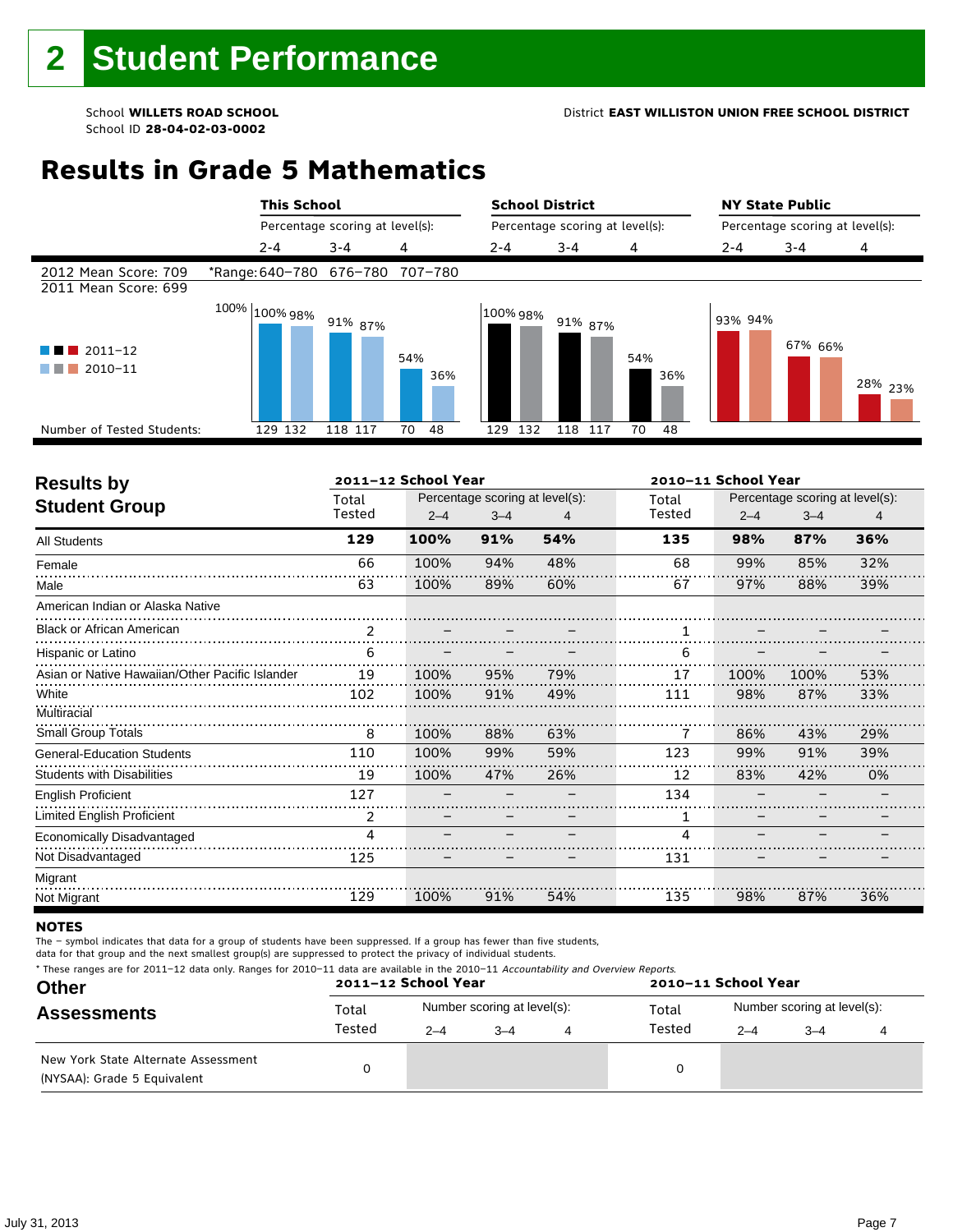# **Results in Grade 6 English Language Arts**

|                                                                     |      | <b>This School</b> |                                 |           | <b>School District</b>          |            |           | <b>NY State Public</b>          |         |       |
|---------------------------------------------------------------------|------|--------------------|---------------------------------|-----------|---------------------------------|------------|-----------|---------------------------------|---------|-------|
|                                                                     |      |                    | Percentage scoring at level(s): |           | Percentage scoring at level(s): |            |           | Percentage scoring at level(s): |         |       |
|                                                                     |      | $2 - 4$            | $3 - 4$                         | 4         | $2 - 4$                         | $3 - 4$    | 4         | $2 - 4$                         | $3 - 4$ | 4     |
| 2012 Mean Score: 672<br>2011 Mean Score: 674                        |      |                    | *Range: 644-785 662-785 694-785 |           |                                 |            |           |                                 |         |       |
| $\blacksquare$ 2011-12<br>a kacamatan<br>2010-11<br>and the control | 100% | 97% 95%            | 82% 84%                         | 10%<br>3% | 97% 95%                         | 82% 84%    | 10%<br>3% | 89% 88%                         | 56% 56% | 2% 4% |
| Number of Tested Students:                                          |      | 132 122            | 112 107                         | 13<br>4   | 122<br>132                      | 112<br>107 | 13<br>4   |                                 |         |       |
|                                                                     |      |                    |                                 |           |                                 |            |           |                                 |         |       |

| <b>Results by</b>                               |        | 2011-12 School Year |                                 |    | 2010-11 School Year |         |                                 |     |
|-------------------------------------------------|--------|---------------------|---------------------------------|----|---------------------|---------|---------------------------------|-----|
| <b>Student Group</b>                            | Total  |                     | Percentage scoring at level(s): |    | Total               |         | Percentage scoring at level(s): |     |
|                                                 | Tested | $2 - 4$             | $3 - 4$                         | 4  | Tested              | $2 - 4$ | $3 - 4$                         | 4   |
| <b>All Students</b>                             | 136    | 97%                 | 82%                             | 3% | 128                 | 95%     | 84%                             | 10% |
| Female                                          | 68     | 99%                 | 90%                             | 6% | 61                  | 98%     | 85%                             | 11% |
| Male                                            | 68     | 96%                 | 75%                             | 0% | 67                  | 93%     | 82%                             | 9%  |
| American Indian or Alaska Native                |        |                     |                                 |    |                     |         |                                 |     |
| <b>Black or African American</b>                |        |                     |                                 |    |                     |         |                                 |     |
| Hispanic or Latino                              | 5      | 100%                | 80%                             | 0% |                     |         |                                 |     |
| Asian or Native Hawaiian/Other Pacific Islander | 20     | 100%                | 95%                             | 5% | 11                  |         |                                 |     |
| White                                           | 111    | 96%                 | 80%                             | 3% | 115                 | 96%     | 83%                             | 10% |
| Multiracial                                     |        |                     |                                 |    |                     |         |                                 |     |
| <b>Small Group Totals</b>                       |        |                     |                                 |    | 13                  | 92%     | 92%                             | 8%  |
| <b>General-Education Students</b>               | 125    | 100%                | 88%                             | 3% | 109                 | 99%     | 93%                             | 12% |
| <b>Students with Disabilities</b>               | 11     | 64%                 | 18%                             | 0% | 19                  | 74%     | 32%                             | 0%  |
| <b>English Proficient</b>                       | 135    |                     |                                 |    | 126                 |         |                                 |     |
| Limited English Proficient                      | 1      |                     |                                 |    | 2                   |         |                                 |     |
| Economically Disadvantaged                      | 3      |                     |                                 |    | 3                   |         |                                 |     |
| Not Disadvantaged                               | 133    |                     |                                 |    | 125                 |         |                                 |     |
| Migrant                                         |        |                     |                                 |    |                     |         |                                 |     |
| Not Migrant                                     | 136    | 97%                 | 82%                             | 3% | 128                 | 95%     | 84%                             | 10% |

#### **NOTES**

The – symbol indicates that data for a group of students have been suppressed. If a group has fewer than five students,

data for that group and the next smallest group(s) are suppressed to protect the privacy of individual students.

**Other Assessments**  2011-12 School Year Number scoring at level(s): Total Number scoring at level(s): 2–4 3–4 4 2–4 3–4 4 \* These ranges are for 2011–12 data only. Ranges for 2010–11 data are available in the 2010–11 Accountability and Overview Reports. **2011–12 School Year 2010–11 School Year** Total Tested Total Tested New York State Alternate Assessment (NYSAA): Grade 6 Equivalent <sup>0</sup> <sup>0</sup> New York State English as a Second Language Achievement Test (NYSESLAT)†: Grade 6 <sup>0</sup> N/A N/A N/A <sup>0</sup> N/A N/A N/A Total Total Recently Arrived LEP Students NOT Tested on the ELA NYSTP: Grade 6 0 N/A N/A N/A 0 N/A N/A N/A

July 31, 2013 Page 8 † These counts represent recently arrived LEP students who used the NYSESLAT to fulfill the English language arts participation requirement.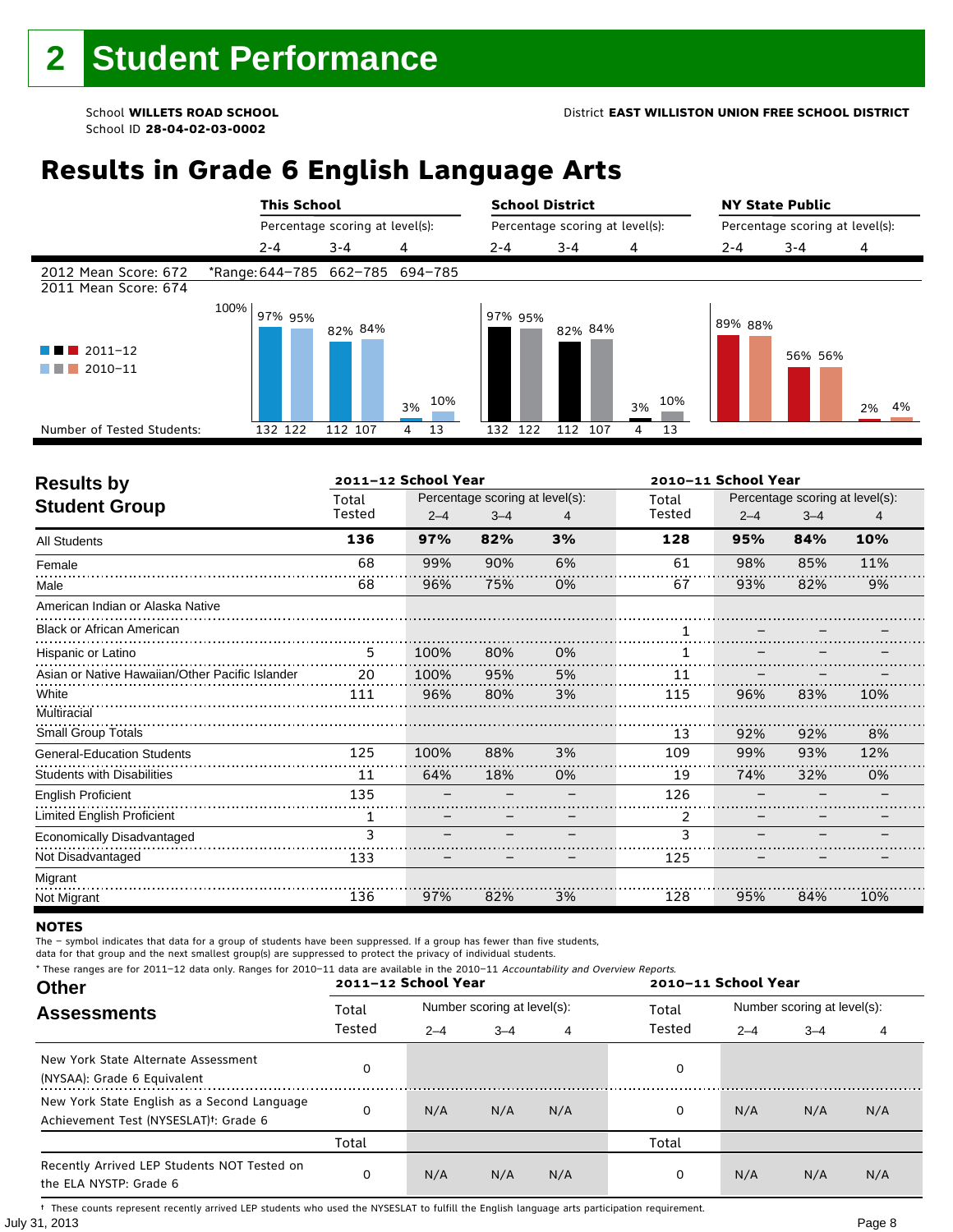# **Results in Grade 6 Mathematics**

|                                              | <b>This School</b>              |                                 |            | <b>School District</b>          |            |            |         | <b>NY State Public</b>          |                    |
|----------------------------------------------|---------------------------------|---------------------------------|------------|---------------------------------|------------|------------|---------|---------------------------------|--------------------|
|                                              |                                 | Percentage scoring at level(s): |            | Percentage scoring at level(s): |            |            |         | Percentage scoring at level(s): |                    |
|                                              | $2 - 4$                         | $3 - 4$                         | 4          | $2 - 4$                         | $3 - 4$    | 4          | 2-4     | $3 - 4$                         | 4                  |
| 2012 Mean Score: 703<br>2011 Mean Score: 697 | *Range: 640-780 674-780 700-780 |                                 |            |                                 |            |            |         |                                 |                    |
| $2011 - 12$<br>a ka<br>2010-11               | 100%<br>99% 97%                 | 93% 91%                         | 58%<br>49% | 99% 97%                         | 93% 91%    | 58%<br>49% | 92% 92% | 65% 63%                         | 31% <sub>26%</sub> |
| Number of Tested Students:                   | 134 124                         | 127 116                         | 63<br>79   | 124<br>134                      | 127<br>116 | 79<br>63   |         |                                 |                    |
|                                              |                                 |                                 |            |                                 |            |            |         |                                 |                    |

| <b>Results by</b>                               |        | 2011-12 School Year |                                 |     |        | 2010-11 School Year |                                 |     |  |
|-------------------------------------------------|--------|---------------------|---------------------------------|-----|--------|---------------------|---------------------------------|-----|--|
| <b>Student Group</b>                            | Total  |                     | Percentage scoring at level(s): |     | Total  |                     | Percentage scoring at level(s): |     |  |
|                                                 | Tested | $2 - 4$             | $3 - 4$                         | 4   | Tested | $2 - 4$             | $3 - 4$                         | 4   |  |
| <b>All Students</b>                             | 136    | 99%                 | 93%                             | 58% | 128    | 97%                 | 91%                             | 49% |  |
| Female                                          | 68     | 99%                 | 94%                             | 62% | 61     | 98%                 | 93%                             | 41% |  |
| Male                                            | 68     | 99%                 | 93%                             | 54% | 67     | 96%                 | 88%                             | 57% |  |
| American Indian or Alaska Native                |        |                     |                                 |     |        |                     |                                 |     |  |
| <b>Black or African American</b>                |        |                     |                                 |     |        |                     |                                 |     |  |
| Hispanic or Latino                              | 5      | 100%                | 100%                            | 40% |        |                     |                                 |     |  |
| Asian or Native Hawaiian/Other Pacific Islander | 20     | 100%                | 100%                            | 85% | 11     |                     |                                 |     |  |
| White                                           | 111    | 98%                 | 92%                             | 54% | 115    | 97%                 | 90%                             | 50% |  |
| Multiracial                                     |        |                     |                                 |     |        |                     |                                 |     |  |
| <b>Small Group Totals</b>                       |        |                     |                                 |     | 13     | 92%                 | 92%                             | 38% |  |
| <b>General-Education Students</b>               | 125    | 100%                | 98%                             | 63% | 109    | 100%                | 95%                             | 55% |  |
| <b>Students with Disabilities</b>               | 11     | 82%                 | 36%                             | 0%  | 19     | 79%                 | 63%                             | 16% |  |
| <b>English Proficient</b>                       | 135    |                     |                                 |     | 126    |                     |                                 |     |  |
| Limited English Proficient                      | 1      |                     |                                 |     | 2      |                     |                                 |     |  |
| Economically Disadvantaged                      | 3      |                     |                                 |     | 3      |                     |                                 |     |  |
| Not Disadvantaged                               | 133    |                     |                                 |     | 125    |                     |                                 |     |  |
| Migrant                                         |        |                     |                                 |     |        |                     |                                 |     |  |
| Not Migrant                                     | 136    | 99%                 | 93%                             | 58% | 128    | 97%                 | 91%                             | 49% |  |

#### **NOTES**

The – symbol indicates that data for a group of students have been suppressed. If a group has fewer than five students,

| <b>Other</b><br><b>Assessments</b>                                 | * These ranges are for 2011-12 data only. Ranges for 2010-11 data are available in the 2010-11 Accountability and Overview Reports.<br>2011-12 School Year<br>2010-11 School Year |         |                             |  |        |         |                             |  |  |  |  |
|--------------------------------------------------------------------|-----------------------------------------------------------------------------------------------------------------------------------------------------------------------------------|---------|-----------------------------|--|--------|---------|-----------------------------|--|--|--|--|
|                                                                    | Total<br>Tested                                                                                                                                                                   |         | Number scoring at level(s): |  | Total  |         | Number scoring at level(s): |  |  |  |  |
|                                                                    |                                                                                                                                                                                   | $2 - 4$ | $3 - 4$                     |  | Tested | $2 - 4$ | $3 - 4$                     |  |  |  |  |
| New York State Alternate Assessment<br>(NYSAA): Grade 6 Equivalent |                                                                                                                                                                                   |         |                             |  |        |         |                             |  |  |  |  |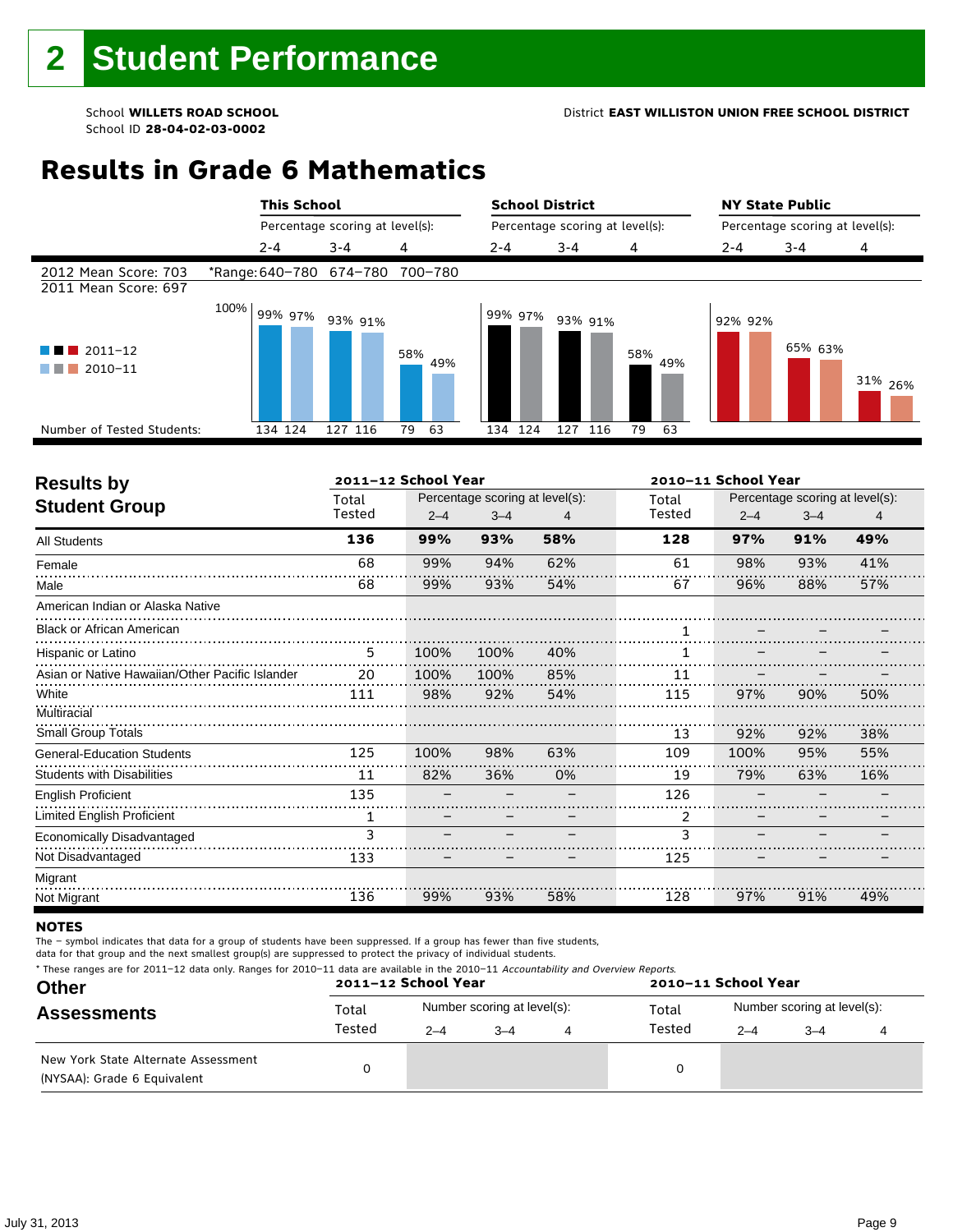# **Results in Grade 7 English Language Arts**

|                                              |      | <b>This School</b>      |                                 |            | <b>School District</b> |                                 |               |         | <b>NY State Public</b>          |          |
|----------------------------------------------|------|-------------------------|---------------------------------|------------|------------------------|---------------------------------|---------------|---------|---------------------------------|----------|
|                                              |      |                         | Percentage scoring at level(s): |            |                        | Percentage scoring at level(s): |               |         | Percentage scoring at level(s): |          |
|                                              |      | $2 - 4$                 | $3 - 4$                         | 4          | $2 - 4$                | $3 - 4$                         | 4             | $2 - 4$ | $3 - 4$                         | 4        |
| 2012 Mean Score: 679<br>2011 Mean Score: 681 |      | *Range: 642-790 665-790 |                                 | 698-790    |                        |                                 |               |         |                                 |          |
| $12011 - 12$<br>2010-11                      | 100% | 98% 100%                | 89% <sub>85%</sub>              | 15%<br>10% | 98% 100%               | 89% <sub>84%</sub>              | $10\%$ $15\%$ | 92% 91% | 52% 48%                         | 4%<br>4% |
| Number of Tested Students:                   |      | 128 145                 | 116 123                         | 13<br>22   | 146<br>128             | 116 123                         | 13<br>22      |         |                                 |          |
|                                              |      |                         |                                 |            |                        |                                 |               |         |                                 |          |

| <b>Results by</b>                               |        | 2011-12 School Year |                                 |     |                | 2010-11 School Year |                                 |     |  |  |
|-------------------------------------------------|--------|---------------------|---------------------------------|-----|----------------|---------------------|---------------------------------|-----|--|--|
| <b>Student Group</b>                            | Total  |                     | Percentage scoring at level(s): |     | Total          |                     | Percentage scoring at level(s): |     |  |  |
|                                                 | Tested | $2 - 4$             | $3 - 4$                         | 4   | Tested         | $2 - 4$             | $3 - 4$                         | 4   |  |  |
| <b>All Students</b>                             | 131    | 98%                 | 89%                             | 10% | 145            | 100%                | 85%                             | 15% |  |  |
| Female                                          | 62     | 98%                 | 95%                             | 15% | 66             | 100%                | 86%                             | 18% |  |  |
| Male                                            | 69     | 97%                 | 83%                             | 6%  | 79             | 100%                | 84%                             | 13% |  |  |
| American Indian or Alaska Native                |        |                     |                                 |     |                |                     |                                 |     |  |  |
| <b>Black or African American</b>                |        |                     |                                 |     |                |                     |                                 |     |  |  |
| Hispanic or Latino                              | 3      |                     |                                 |     | 3              |                     |                                 |     |  |  |
| Asian or Native Hawaiian/Other Pacific Islander | 11     |                     |                                 |     | 17             |                     |                                 |     |  |  |
| White                                           | 116    | 98%                 | 89%                             | 9%  | 124            | 100%                | 84%                             | 11% |  |  |
| Multiracial                                     |        |                     |                                 |     |                |                     |                                 |     |  |  |
| <b>Small Group Totals</b>                       | 15     | 93%                 | 87%                             | 13% | 21             | 100%                | 90%                             | 38% |  |  |
| <b>General-Education Students</b>               | 112    | 100%                | 95%                             | 12% | 126            | 100%                | 90%                             | 17% |  |  |
| <b>Students with Disabilities</b>               | 19     | 84%                 | 53%                             | 0%  | 19             | 100%                | 47%                             | 0%  |  |  |
| <b>English Proficient</b>                       | 130    |                     |                                 |     | 144            |                     |                                 |     |  |  |
| Limited English Proficient                      |        |                     |                                 |     |                |                     |                                 |     |  |  |
| Economically Disadvantaged                      | 5      | 80%                 | 60%                             | 0%  | $\overline{2}$ |                     |                                 |     |  |  |
| Not Disadvantaged                               | 126    | 98%                 | 90%                             | 10% | 143            |                     |                                 |     |  |  |
| Migrant                                         |        |                     |                                 |     |                |                     |                                 |     |  |  |
| Not Migrant                                     | 131    | 98%                 | 89%                             | 10% | 145            | 100%                | 85%                             | 15% |  |  |

#### **NOTES**

Ė

The – symbol indicates that data for a group of students have been suppressed. If a group has fewer than five students,

data for that group and the next smallest group(s) are suppressed to protect the privacy of individual students.<br>\* These ranges are for 2011-12 data only. Banges for 2010-11 data are available in the 2010-11 Accountabili for 2011–12 data only. Ranges for 2010–11 data are available in the 2010–11 Accountability

| These ranges are for 2011–12 data only. Ranges for 2010–11 data are available in the 2010–11 <i>Accountability and Overview Reports.</i><br><b>Other</b> |          | 2011-12 School Year |                             |     |        | 2010-11 School Year |                             |     |  |
|----------------------------------------------------------------------------------------------------------------------------------------------------------|----------|---------------------|-----------------------------|-----|--------|---------------------|-----------------------------|-----|--|
| <b>Assessments</b>                                                                                                                                       | Total    |                     | Number scoring at level(s): |     | Total  |                     | Number scoring at level(s): |     |  |
|                                                                                                                                                          | Tested   | $2 - 4$             | $3 - 4$                     | 4   | Tested | $2 - 4$             | $3 - 4$                     | 4   |  |
| New York State Alternate Assessment<br>(NYSAA): Grade 7 Equivalent                                                                                       | O        |                     |                             |     |        |                     |                             |     |  |
| New York State English as a Second Language<br>Achievement Test (NYSESLAT) <sup>+</sup> : Grade 7                                                        | $\Omega$ | N/A                 | N/A                         | N/A | 0      | N/A                 | N/A                         | N/A |  |
|                                                                                                                                                          | Total    |                     |                             |     | Total  |                     |                             |     |  |
| Recently Arrived LEP Students NOT Tested on<br>the ELA NYSTP: Grade 7                                                                                    | 0        | N/A                 | N/A                         | N/A | 0      | N/A                 | N/A                         | N/A |  |

July 31, 2013 Page 10 † These counts represent recently arrived LEP students who used the NYSESLAT to fulfill the English language arts participation requirement.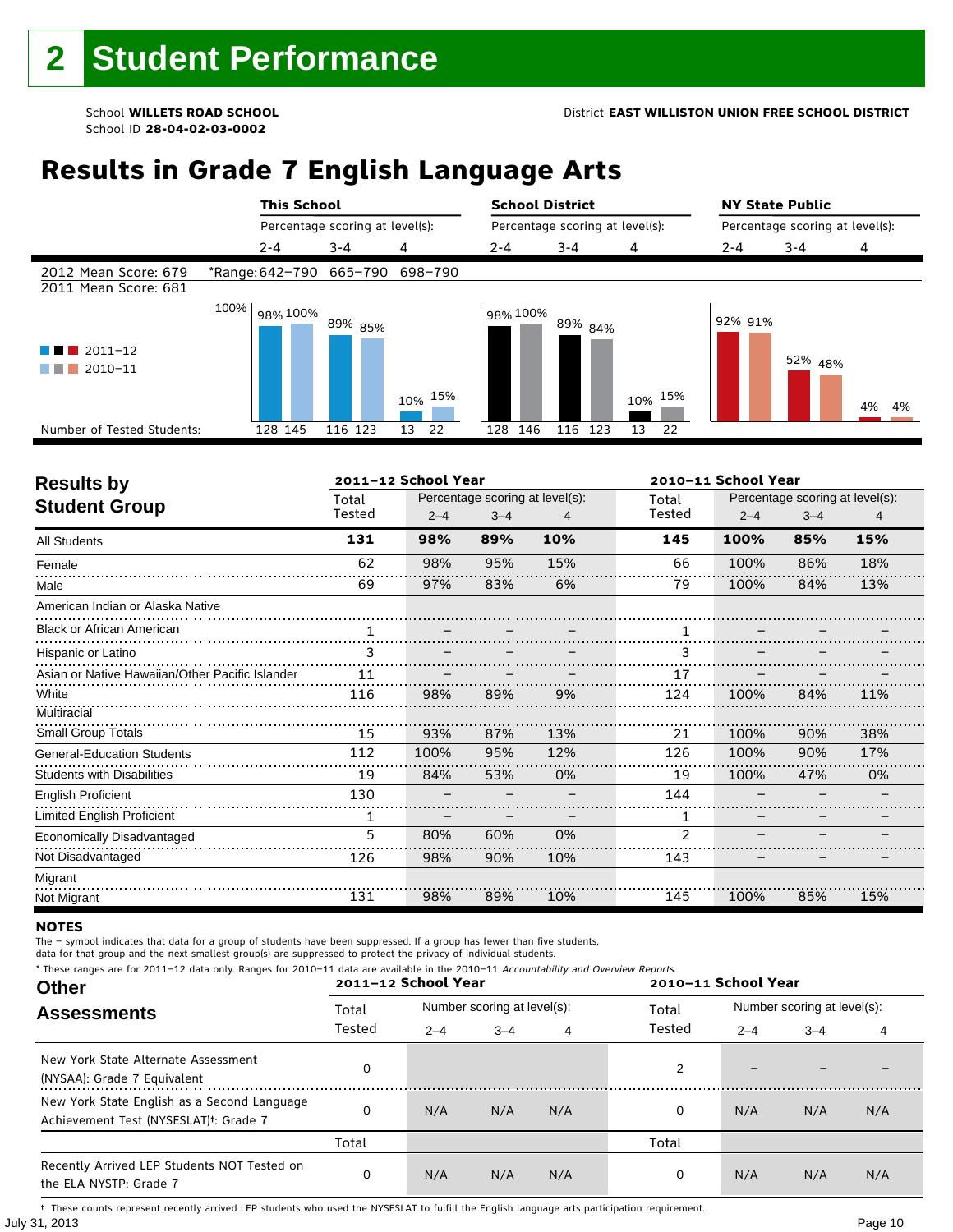# **Results in Grade 7 Mathematics**

|                                                   | <b>This School</b>              |                                 |          | <b>School District</b> |                                 |          |         | <b>NY State Public</b> | Percentage scoring at level(s): |  |
|---------------------------------------------------|---------------------------------|---------------------------------|----------|------------------------|---------------------------------|----------|---------|------------------------|---------------------------------|--|
|                                                   |                                 | Percentage scoring at level(s): |          |                        | Percentage scoring at level(s): |          |         |                        |                                 |  |
|                                                   | $2 - 4$                         | $3 - 4$                         | 4        | $2 - 4$                | $3 - 4$                         | 4        | 2-4     | $3 - 4$                | 4                               |  |
| 2012 Mean Score: 699<br>2011 Mean Score: 701      | *Range: 639-800 670-800 694-800 |                                 |          |                        |                                 |          |         |                        |                                 |  |
| $2011 - 12$<br>4 E I<br>a sa B<br>2010-11<br>a sa | 100%<br>98% 100%                | 91% 92%                         | 60% 59%  | 98% 100%               | 91% 91%                         | 60% 58%  | 91% 92% | 65% 65%                | 31% 30%                         |  |
| Number of Tested Students:                        | 129 145                         | 119 133                         | 79<br>85 | 146<br>129             | 119<br>133                      | 79<br>85 |         |                        |                                 |  |
|                                                   |                                 |                                 |          |                        |                                 |          |         |                        |                                 |  |

| <b>Results by</b>                               |        | 2011-12 School Year |                                 |     |                |         |                                 | 2010-11 School Year |  |  |  |  |
|-------------------------------------------------|--------|---------------------|---------------------------------|-----|----------------|---------|---------------------------------|---------------------|--|--|--|--|
| <b>Student Group</b>                            | Total  |                     | Percentage scoring at level(s): |     | Total          |         | Percentage scoring at level(s): |                     |  |  |  |  |
|                                                 | Tested | $2 - 4$             | $3 - 4$                         |     | Tested         | $2 - 4$ | $3 - 4$                         | 4                   |  |  |  |  |
| <b>All Students</b>                             | 131    | 98%                 | 91%                             | 60% | 145            | 100%    | 92%                             | 59%                 |  |  |  |  |
| Female                                          | 62     | 98%                 | 92%                             | 61% | 66             | 100%    | 91%                             | 59%                 |  |  |  |  |
| Male                                            | 69     | 99%                 | 90%                             | 59% | 79             | 100%    | 92%                             | 58%                 |  |  |  |  |
| American Indian or Alaska Native                |        |                     |                                 |     |                |         |                                 |                     |  |  |  |  |
| <b>Black or African American</b>                |        |                     |                                 |     |                |         |                                 |                     |  |  |  |  |
| Hispanic or Latino                              | 3      |                     |                                 |     | з              |         |                                 |                     |  |  |  |  |
| Asian or Native Hawaiian/Other Pacific Islander | 11     |                     |                                 |     | 17             |         |                                 |                     |  |  |  |  |
| White                                           | 116    | 98%                 | 91%                             | 59% | 124            | 100%    | 92%                             | 55%                 |  |  |  |  |
| Multiracial                                     |        |                     |                                 |     |                |         |                                 |                     |  |  |  |  |
| <b>Small Group Totals</b>                       | 15     | 100%                | 93%                             | 67% | 21             | 100%    | 90%                             | 81%                 |  |  |  |  |
| <b>General-Education Students</b>               | 112    | 100%                | 96%                             | 66% | 126            | 100%    | 99%                             | 65%                 |  |  |  |  |
| <b>Students with Disabilities</b>               | 19     | 89%                 | 58%                             | 26% | 19             | 100%    | 42%                             | 16%                 |  |  |  |  |
| <b>English Proficient</b>                       | 130    |                     |                                 |     | 144            |         |                                 |                     |  |  |  |  |
| Limited English Proficient                      | 1      |                     |                                 |     | 1              |         |                                 |                     |  |  |  |  |
| Economically Disadvantaged                      | 5      | 100%                | 80%                             | 0%  | $\overline{2}$ |         |                                 |                     |  |  |  |  |
| Not Disadvantaged                               | 126    | 98%                 | 91%                             | 63% | 143            |         |                                 |                     |  |  |  |  |
| Migrant                                         |        |                     |                                 |     |                |         |                                 |                     |  |  |  |  |
| Not Migrant                                     | 131    | 98%                 | 91%                             | 60% | 145            | 100%    | 92%                             | 59%                 |  |  |  |  |

#### **NOTES**

The – symbol indicates that data for a group of students have been suppressed. If a group has fewer than five students,

| <b>Other</b>                                                       |        | 2011-12 School Year |                             | 2010-11 School Year |                             |                          |   |  |  |
|--------------------------------------------------------------------|--------|---------------------|-----------------------------|---------------------|-----------------------------|--------------------------|---|--|--|
| <b>Assessments</b>                                                 | Total  |                     | Number scoring at level(s): | Total               | Number scoring at level(s): |                          |   |  |  |
|                                                                    | Tested | $2 - 4$             | $-4$                        | Tested              | $2 - 4$                     | $3 - 4$                  |   |  |  |
| New York State Alternate Assessment<br>(NYSAA): Grade 7 Equivalent |        |                     |                             |                     | $\qquad \qquad -$           | $\overline{\phantom{0}}$ | - |  |  |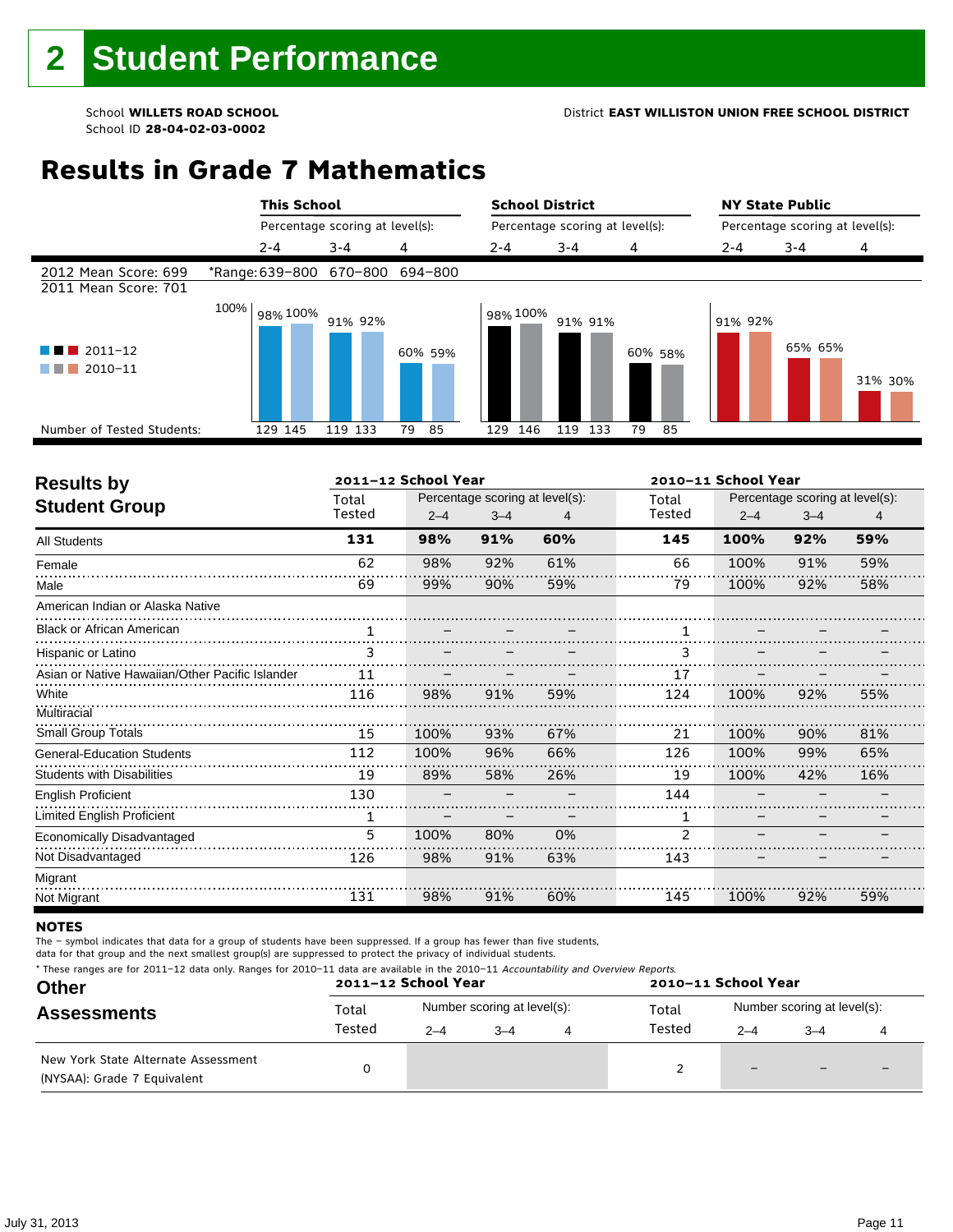# **Results in Grade 8 English Language Arts**

|                                       |         | <b>This School</b>              |   |         | <b>School District</b>          |   | <b>NY State Public</b>          |         |   |  |  |
|---------------------------------------|---------|---------------------------------|---|---------|---------------------------------|---|---------------------------------|---------|---|--|--|
|                                       |         | Percentage scoring at level(s): |   |         | Percentage scoring at level(s): |   | Percentage scoring at level(s): |         |   |  |  |
|                                       | $2 - 4$ | $3 - 4$                         | 4 | $2 - 4$ | $3 - 4$                         | 4 | $2 - 4$                         | $3 - 4$ | 4 |  |  |
| *Range:                               |         |                                 |   |         |                                 |   |                                 |         |   |  |  |
| 100%                                  |         |                                 |   |         |                                 |   |                                 |         |   |  |  |
| $\blacksquare$ $\blacksquare$ 2011-12 |         |                                 |   |         |                                 |   |                                 |         |   |  |  |
| 2010-11<br>a shekara                  |         |                                 |   |         |                                 |   |                                 |         |   |  |  |
|                                       |         |                                 |   |         |                                 |   |                                 |         |   |  |  |
| Number of Tested Students:            |         |                                 |   |         |                                 |   |                                 |         |   |  |  |

٦

| Total  |         |         |                     | Total                           | Percentage scoring at level(s): |         |                     |  |
|--------|---------|---------|---------------------|---------------------------------|---------------------------------|---------|---------------------|--|
| Tested | $2 - 4$ | $3 - 4$ | 4                   | Tested                          | $2 - 4$                         | $3 - 4$ |                     |  |
|        |         |         |                     |                                 |                                 |         |                     |  |
|        |         |         |                     |                                 |                                 |         |                     |  |
|        |         |         |                     |                                 |                                 |         |                     |  |
|        |         |         |                     |                                 |                                 |         |                     |  |
|        |         |         |                     |                                 |                                 |         |                     |  |
|        |         |         |                     |                                 |                                 |         |                     |  |
|        |         |         |                     |                                 |                                 |         |                     |  |
|        |         |         |                     |                                 |                                 |         |                     |  |
|        |         |         |                     |                                 |                                 |         |                     |  |
|        |         |         |                     |                                 |                                 |         |                     |  |
|        |         |         |                     |                                 |                                 |         |                     |  |
|        |         |         |                     |                                 |                                 |         |                     |  |
|        |         |         |                     |                                 |                                 |         |                     |  |
|        |         |         |                     |                                 |                                 |         |                     |  |
|        |         |         |                     |                                 |                                 |         |                     |  |
|        |         |         |                     |                                 |                                 |         |                     |  |
|        |         |         |                     |                                 |                                 |         |                     |  |
|        |         |         |                     |                                 |                                 |         |                     |  |
|        |         |         | 2011-12 School Year | Percentage scoring at level(s): |                                 |         | 2010-11 School Year |  |

#### **NOTES**

The – symbol indicates that data for a group of students have been suppressed. If a group has fewer than five students,

data for that group and the next smallest group(s) are suppressed to protect the privacy of individual students. \* These ranges are for 2011–12 data only. Ranges for 2010–11 data are available in the 2010–11 Accountability and Overview Reports.

| THESE TRINGES ALE TOT ZUIT-IZ GATA UNIV. RANGES TOT ZUIU-II GATA ALE AVAILADLE IN THE ZUIU-II ACCOMMADMY AND OVERVIEW REPORTS.<br><b>Other</b> |        | 2011-12 School Year |                             |     | 2010-11 School Year |                             |         |     |  |
|------------------------------------------------------------------------------------------------------------------------------------------------|--------|---------------------|-----------------------------|-----|---------------------|-----------------------------|---------|-----|--|
| <b>Assessments</b>                                                                                                                             | Total  |                     | Number scoring at level(s): |     | Total               | Number scoring at level(s): |         |     |  |
|                                                                                                                                                | Tested | $2 - 4$             | $3 - 4$<br>4                |     | Tested              | $2 - 4$                     | $3 - 4$ | 4   |  |
| New York State Alternate Assessment<br>(NYSAA): Grade 8 Equivalent                                                                             |        |                     |                             |     |                     |                             |         |     |  |
| New York State English as a Second Language<br>Achievement Test (NYSESLAT) <sup>†</sup> : Grade 8                                              |        | N/A                 | N/A                         | N/A | 0                   | N/A                         | N/A     | N/A |  |
|                                                                                                                                                | Total  |                     |                             |     | Total               |                             |         |     |  |
| Recently Arrived LEP Students NOT Tested on<br>the ELA NYSTP: Grade 8                                                                          |        | N/A                 | N/A                         | N/A | 0                   | N/A                         | N/A     | N/A |  |

July 31, 2013 Page 12 † These counts represent recently arrived LEP students who used the NYSESLAT to fulfill the English language arts participation requirement.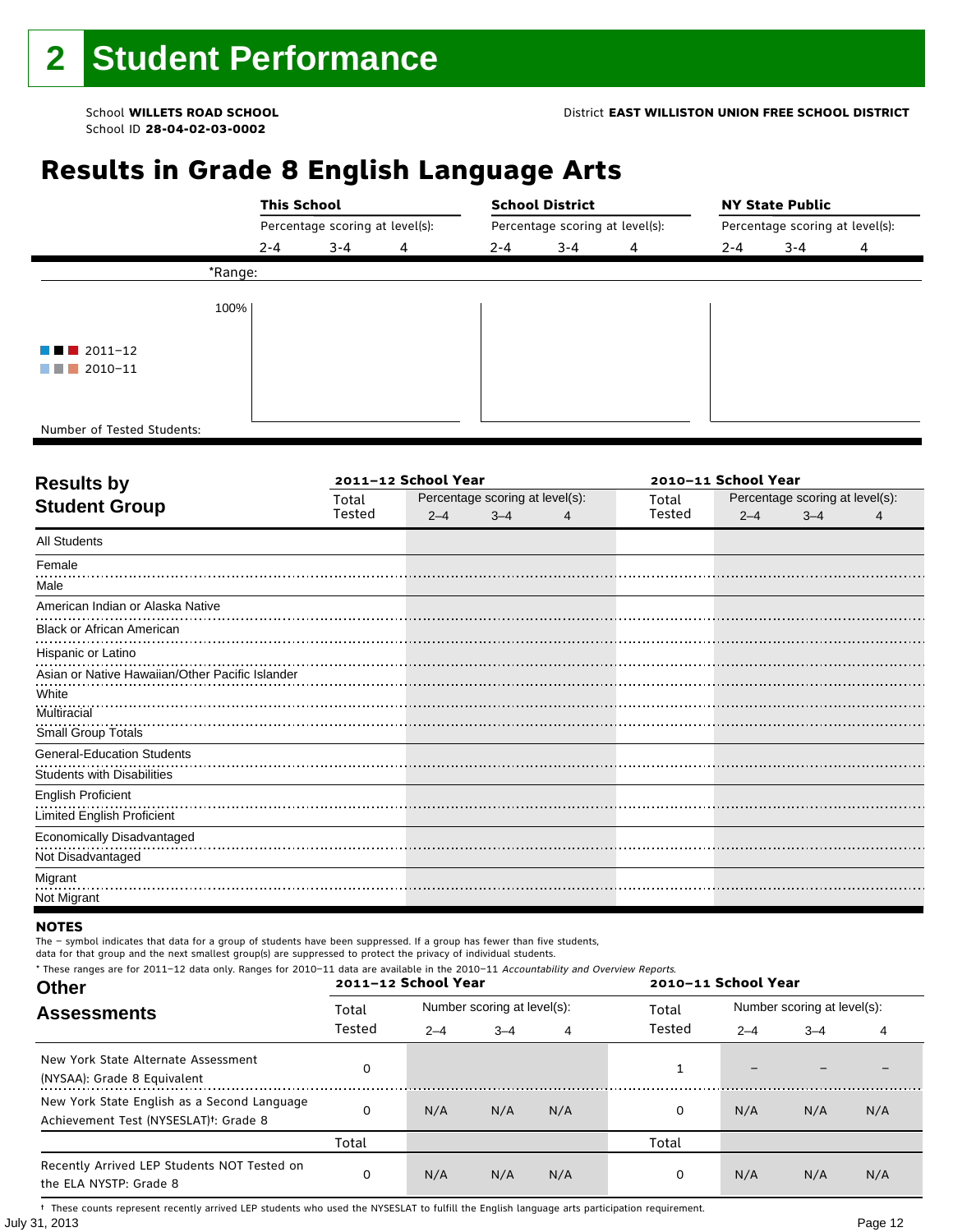# **Results in Grade 8 Mathematics**

|                                       |         | <b>This School</b>              |   |         | <b>School District</b> |                                 | <b>NY State Public</b>          |         |   |  |  |
|---------------------------------------|---------|---------------------------------|---|---------|------------------------|---------------------------------|---------------------------------|---------|---|--|--|
|                                       |         | Percentage scoring at level(s): |   |         |                        | Percentage scoring at level(s): | Percentage scoring at level(s): |         |   |  |  |
|                                       | $2 - 4$ | $3 - 4$                         | 4 | $2 - 4$ | $3 - 4$                | 4                               | $2 - 4$                         | $3 - 4$ | 4 |  |  |
|                                       | *Range: |                                 |   |         |                        |                                 |                                 |         |   |  |  |
|                                       | 100%    |                                 |   |         |                        |                                 |                                 |         |   |  |  |
| $\blacksquare$ $\blacksquare$ 2011-12 |         |                                 |   |         |                        |                                 |                                 |         |   |  |  |
| $\blacksquare$ 2010-11                |         |                                 |   |         |                        |                                 |                                 |         |   |  |  |
|                                       |         |                                 |   |         |                        |                                 |                                 |         |   |  |  |
| Number of Tested Students:            |         |                                 |   |         |                        |                                 |                                 |         |   |  |  |

٦

| <b>Results by</b>                               |        | 2011-12 School Year |                                 | 2010-11 School Year |        |                                 |         |   |  |
|-------------------------------------------------|--------|---------------------|---------------------------------|---------------------|--------|---------------------------------|---------|---|--|
| <b>Student Group</b>                            | Total  |                     | Percentage scoring at level(s): |                     | Total  | Percentage scoring at level(s): |         |   |  |
|                                                 | Tested | $2 - 4$             | $3 - 4$                         |                     | Tested | $2 - 4$                         | $3 - 4$ | 4 |  |
| <b>All Students</b>                             |        |                     |                                 |                     |        |                                 |         |   |  |
| Female                                          |        |                     |                                 |                     |        |                                 |         |   |  |
| Male                                            |        |                     |                                 |                     |        |                                 |         |   |  |
| American Indian or Alaska Native                |        |                     |                                 |                     |        |                                 |         |   |  |
| <b>Black or African American</b>                |        |                     |                                 |                     |        |                                 |         |   |  |
| Hispanic or Latino                              |        |                     |                                 |                     |        |                                 |         |   |  |
| Asian or Native Hawaiian/Other Pacific Islander |        |                     |                                 |                     |        |                                 |         |   |  |
| White                                           |        |                     |                                 |                     |        |                                 |         |   |  |
| Multiracial                                     |        |                     |                                 |                     |        |                                 |         |   |  |
| Small Group Totals                              |        |                     |                                 |                     |        |                                 |         |   |  |
| <b>General-Education Students</b>               |        |                     |                                 |                     |        |                                 |         |   |  |
| Students with Disabilities                      |        |                     |                                 |                     |        |                                 |         |   |  |
| <b>English Proficient</b>                       |        |                     |                                 |                     |        |                                 |         |   |  |
| Limited English Proficient                      |        |                     |                                 |                     |        |                                 |         |   |  |
| Economically Disadvantaged                      |        |                     |                                 |                     |        |                                 |         |   |  |
| Not Disadvantaged                               |        |                     |                                 |                     |        |                                 |         |   |  |
| Migrant                                         |        |                     |                                 |                     |        |                                 |         |   |  |
| Not Migrant                                     |        |                     |                                 |                     |        |                                 |         |   |  |

## **NOTES**

The – symbol indicates that data for a group of students have been suppressed. If a group has fewer than five students,

data for that group and the next smallest group(s) are suppressed to protect the privacy of individual students. \* These ranges are for 2011–12 data only. Ranges for 2010–11 data are available in the 2010–11 Accountability and Overview Reports.

| <b>Other</b>                                                       |        | 2011-12 School Year |                             | 2010-11 School Year |                             |      |  |  |  |
|--------------------------------------------------------------------|--------|---------------------|-----------------------------|---------------------|-----------------------------|------|--|--|--|
| <b>Assessments</b>                                                 | Total  |                     | Number scoring at level(s): | Total               | Number scoring at level(s): |      |  |  |  |
|                                                                    | Tested | $2 - 4$             | $-4$                        | Tested              | $2 - 4$                     | $-4$ |  |  |  |
| New York State Alternate Assessment<br>(NYSAA): Grade 8 Equivalent |        |                     |                             |                     | -                           |      |  |  |  |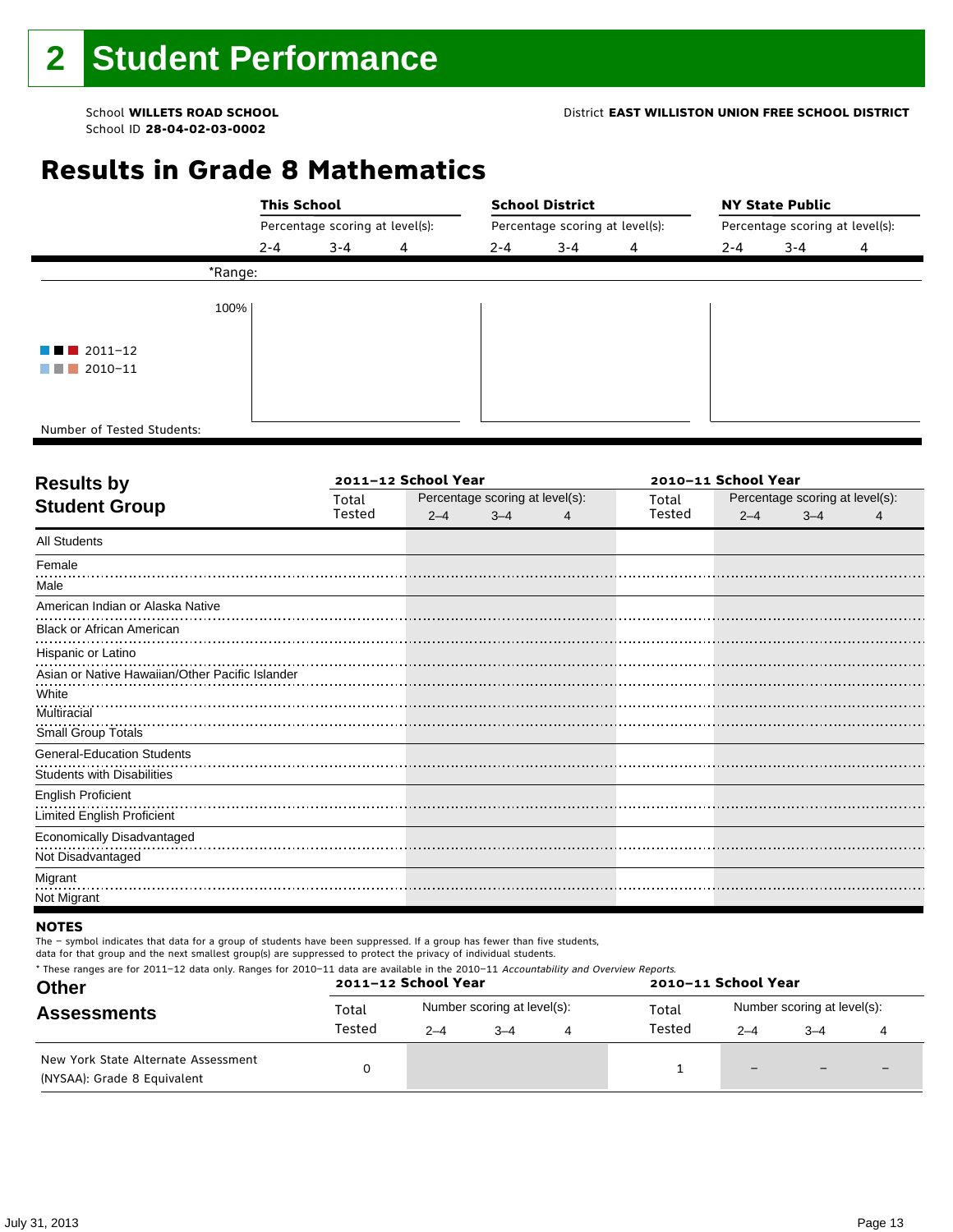# **Results in Grade 8 Science**

|                                       | <b>This School</b> |                                 |  |         | <b>School District</b>          |  | <b>NY State Public</b>          |         |   |  |  |
|---------------------------------------|--------------------|---------------------------------|--|---------|---------------------------------|--|---------------------------------|---------|---|--|--|
|                                       |                    | Percentage scoring at level(s): |  |         | Percentage scoring at level(s): |  | Percentage scoring at level(s): |         |   |  |  |
|                                       | $2 - 4$            | $3 - 4$<br>4                    |  | $2 - 4$ | $3 - 4$<br>4                    |  | $2 - 4$                         | $3 - 4$ | 4 |  |  |
|                                       |                    |                                 |  |         |                                 |  |                                 |         |   |  |  |
| 100%                                  |                    |                                 |  |         |                                 |  |                                 |         |   |  |  |
| $\blacksquare$ $\blacksquare$ 2011-12 |                    |                                 |  |         |                                 |  |                                 |         |   |  |  |
| $\blacksquare$ 2010-11                |                    |                                 |  |         |                                 |  |                                 |         |   |  |  |
|                                       |                    |                                 |  |         |                                 |  |                                 |         |   |  |  |
| Number of Tested Students:            |                    |                                 |  |         |                                 |  |                                 |         |   |  |  |

٦

| <b>Results by</b>                               |        | 2011-12 School Year |                                 | 2010-11 School Year |        |                                 |         |   |  |  |
|-------------------------------------------------|--------|---------------------|---------------------------------|---------------------|--------|---------------------------------|---------|---|--|--|
| <b>Student Group</b>                            | Total  |                     | Percentage scoring at level(s): |                     | Total  | Percentage scoring at level(s): |         |   |  |  |
|                                                 | Tested | $2 - 4$             | $3 - 4$                         | 4                   | Tested | $2 - 4$                         | $3 - 4$ | 4 |  |  |
| <b>All Students</b>                             |        |                     |                                 |                     |        |                                 |         |   |  |  |
| Female                                          |        |                     |                                 |                     |        |                                 |         |   |  |  |
| Male                                            |        |                     |                                 |                     |        |                                 |         |   |  |  |
| American Indian or Alaska Native                |        |                     |                                 |                     |        |                                 |         |   |  |  |
| <b>Black or African American</b>                |        |                     |                                 |                     |        |                                 |         |   |  |  |
| Hispanic or Latino                              |        |                     |                                 |                     |        |                                 |         |   |  |  |
| Asian or Native Hawaiian/Other Pacific Islander |        |                     |                                 |                     |        |                                 |         |   |  |  |
| White                                           |        |                     |                                 |                     |        |                                 |         |   |  |  |
| Multiracial                                     |        |                     |                                 |                     |        |                                 |         |   |  |  |
| Small Group Totals                              |        |                     |                                 |                     |        |                                 |         |   |  |  |
| <b>General-Education Students</b>               |        |                     |                                 |                     |        |                                 |         |   |  |  |
| <b>Students with Disabilities</b>               |        |                     |                                 |                     |        |                                 |         |   |  |  |
| <b>English Proficient</b>                       |        |                     |                                 |                     |        |                                 |         |   |  |  |
| Limited English Proficient                      |        |                     |                                 |                     |        |                                 |         |   |  |  |
| Economically Disadvantaged                      |        |                     |                                 |                     |        |                                 |         |   |  |  |
| Not Disadvantaged                               |        |                     |                                 |                     |        |                                 |         |   |  |  |
| Migrant                                         |        |                     |                                 |                     |        |                                 |         |   |  |  |
| Not Migrant                                     |        |                     |                                 |                     |        |                                 |         |   |  |  |

#### **NOTES**

The – symbol indicates that data for a group of students have been suppressed. If a group has fewer than five students,

| <b>Other</b>                                                       |        | 2011-12 School Year |                             |   | 2010-11 School Year |                             |         |  |  |
|--------------------------------------------------------------------|--------|---------------------|-----------------------------|---|---------------------|-----------------------------|---------|--|--|
| <b>Assessments</b>                                                 | Total  |                     | Number scoring at level(s): |   | Total               | Number scoring at level(s): |         |  |  |
|                                                                    | Tested | $2 - 4$             | $-4$                        | 4 | Tested              | $2 - 4$                     | $3 - 4$ |  |  |
| New York State Alternate Assessment<br>(NYSAA): Grade 8 Equivalent |        |                     |                             |   |                     | -                           |         |  |  |
| <b>Regents Science</b>                                             |        |                     |                             |   |                     |                             |         |  |  |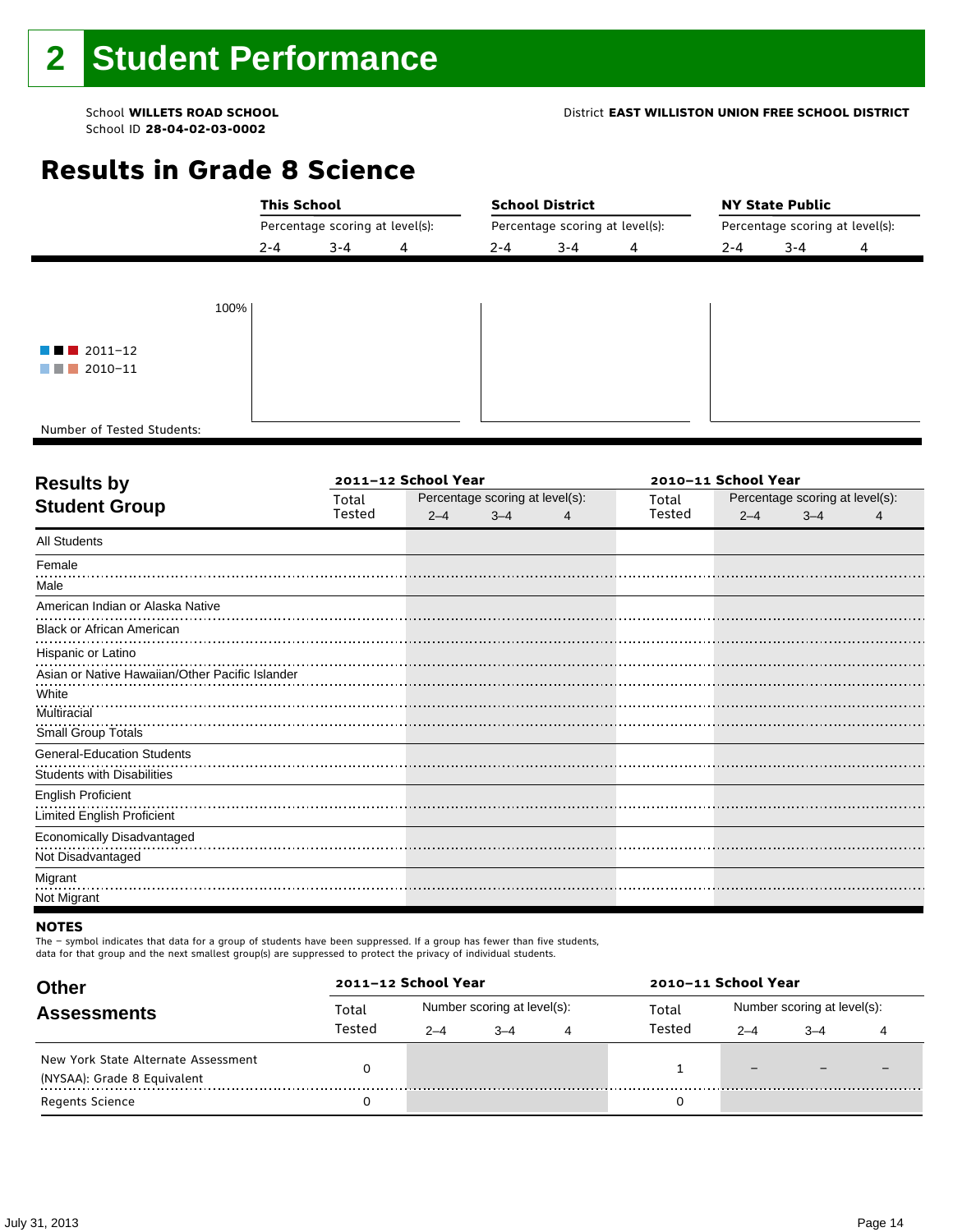# School **WILLETS ROAD SCHOOL**<br>School ID 28-04-02-03-0002<br>**DISTRICT** DISTRICT

## **Regents Exams**

|                                 |             | <b>All Students</b> |                                                       |    |    |                           | <b>General-Education Students</b>              |    |    | <b>Students with Disabilities</b> |                                                       |    |    |  |
|---------------------------------|-------------|---------------------|-------------------------------------------------------|----|----|---------------------------|------------------------------------------------|----|----|-----------------------------------|-------------------------------------------------------|----|----|--|
|                                 |             | Total               | Percentage of students<br>Tested scoring at or above: |    |    | Total<br>Tested           | Percentage of students<br>scoring at or above: |    |    | Total                             | Percentage of students<br>Tested scoring at or above: |    |    |  |
|                                 |             |                     | 55                                                    | 65 | 85 |                           | 55                                             | 65 | 85 |                                   | 55                                                    | 65 | 85 |  |
| Comprehensive English           | $2011 - 12$ | $\overline{0}$      |                                                       |    |    | $\overline{\mathfrak{o}}$ |                                                |    |    | $\overline{0}$                    |                                                       |    |    |  |
|                                 | $2010 - 11$ | $\circ$             |                                                       |    |    | $\circ$                   |                                                |    |    | $\circ$                           |                                                       |    |    |  |
|                                 | $2009 - 10$ | 0                   |                                                       |    |    | $\circ$                   |                                                |    |    | 0                                 |                                                       |    |    |  |
| Integrated Algebra              | $2011 - 12$ | 0                   |                                                       |    |    | $\overline{0}$            |                                                |    |    | $\overline{0}$                    |                                                       |    |    |  |
|                                 | $2010 - 11$ | $\overline{2}$      |                                                       |    |    | $\overline{2}$            |                                                |    |    | $\circ$                           |                                                       |    |    |  |
|                                 | $2009 - 10$ | 1                   |                                                       |    |    | $1\,$                     |                                                |    |    | $\circ$                           |                                                       |    |    |  |
| Geometry                        | $2011 - 12$ | 0                   |                                                       |    |    | Ō                         |                                                |    |    | 0                                 |                                                       |    |    |  |
|                                 | $2010 - 11$ | $\circ$             |                                                       |    |    | $\circ$                   |                                                |    |    | $\circ$                           |                                                       |    |    |  |
|                                 | $2009 - 10$ | $\circ$             |                                                       |    |    | $\circ$                   |                                                |    |    | $\circ$                           |                                                       |    |    |  |
| Algebra 2/Trigonometry          | $2011 - 12$ | 0                   |                                                       |    |    | $\overline{0}$            |                                                |    |    | $\overline{0}$                    |                                                       |    |    |  |
|                                 | $2010 - 11$ | $\circ$             |                                                       |    |    | $\circ$                   |                                                |    |    | 0                                 |                                                       |    |    |  |
|                                 | $2009 - 10$ | 0                   |                                                       |    |    | 0                         |                                                |    |    | 0                                 |                                                       |    |    |  |
| Global History and Geography    | $2011 - 12$ | $\overline{0}$      |                                                       |    |    | $\overline{0}$            |                                                |    |    | $\overline{0}$                    |                                                       |    |    |  |
|                                 | $2010 - 11$ | $\circ$             |                                                       |    |    | $\circ$                   |                                                |    |    | $\circ$                           |                                                       |    |    |  |
|                                 | $2009 - 10$ | 0                   |                                                       |    |    | $\circ$                   |                                                |    |    | $\circ$                           |                                                       |    |    |  |
| U.S. History and Government     | $2011 - 12$ | $\overline{0}$      |                                                       |    |    | $\overline{0}$            |                                                |    |    | $\overline{0}$                    |                                                       |    |    |  |
|                                 | $2010 - 11$ | $\circ$             |                                                       |    |    | $\circ$                   |                                                |    |    | $\circ$                           |                                                       |    |    |  |
|                                 | $2009 - 10$ | 0                   |                                                       |    |    | $\circ$                   |                                                |    |    | $\circ$                           |                                                       |    |    |  |
| Living Environment              | $2011 - 12$ | $\overline{0}$      |                                                       |    |    | $\overline{0}$            |                                                |    |    | $\overline{0}$                    |                                                       |    |    |  |
|                                 | $2010 - 11$ | $\circ$             |                                                       |    |    | $\circ$                   |                                                |    |    | $\circ$                           |                                                       |    |    |  |
|                                 | $2009 - 10$ | $\circ$             |                                                       |    |    | $\circ$                   |                                                |    |    | 0                                 |                                                       |    |    |  |
| Physical Setting/Earth Science  | $2011 - 12$ | 0                   |                                                       |    |    | $\overline{0}$            |                                                |    |    | 0                                 |                                                       |    |    |  |
|                                 | $2010 - 11$ | 0                   |                                                       |    |    | $\Omega$                  |                                                |    |    | $\Omega$                          |                                                       |    |    |  |
|                                 | $2009 - 10$ | 0                   |                                                       |    |    | $\circ$                   |                                                |    |    | 0                                 |                                                       |    |    |  |
| Physical Setting/Chemistry      | $2011 - 12$ | O                   |                                                       |    |    | 0                         |                                                |    |    | 0                                 |                                                       |    |    |  |
|                                 | $2010 - 11$ | $\circ$             |                                                       |    |    | $\circ$                   |                                                |    |    | $\circ$                           |                                                       |    |    |  |
|                                 | $2009 - 10$ | $\circ$             |                                                       |    |    | $\circ$                   |                                                |    |    | $\circ$                           |                                                       |    |    |  |
| <b>Physical Setting/Physics</b> | $2011 - 12$ | 0                   |                                                       |    |    | $\overline{0}$            |                                                |    |    | $\overline{0}$                    |                                                       |    |    |  |
|                                 | $2010 - 11$ | $\circ$             |                                                       |    |    | $\circ$                   |                                                |    |    | 0                                 |                                                       |    |    |  |
|                                 | $2009 - 10$ | $\mathsf{O}\xspace$ |                                                       |    |    | 0                         |                                                |    |    | 0                                 |                                                       |    |    |  |

#### NOTE

The — symbol indicates that data for a group of students have been suppressed. If a group has fewer than five